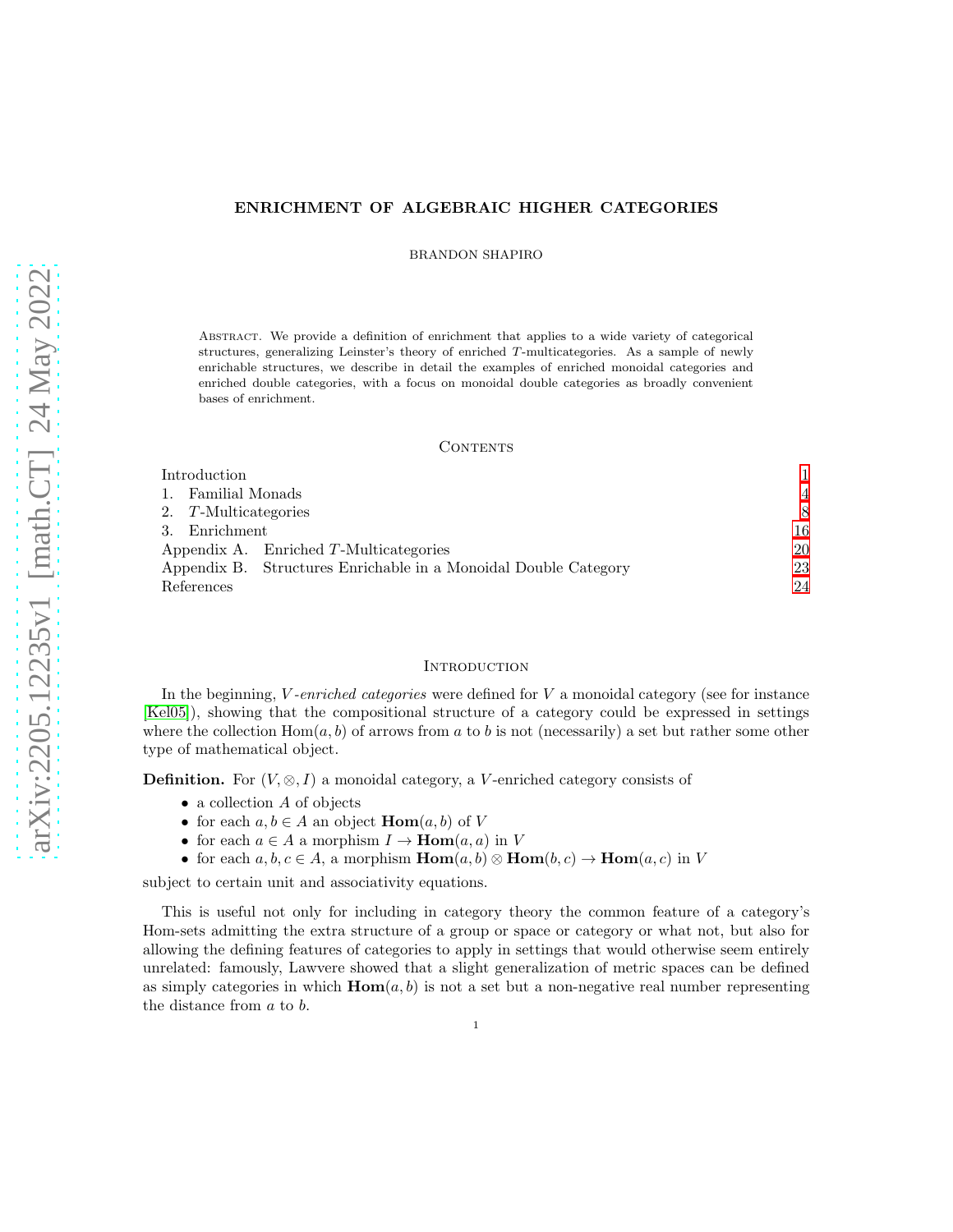Since then, the theory of enrichment has expanded in three directions, each seeking to answer one of the following questions:

- (1) What structures, in lieu of categories, can be enriched?
- (2) What structures, in lieu of monoidal categories, can a structure be enriched in? In other words, what are the possible bases of enrichment?
- (3) What are the different ways in which one fixed structure can be enriched in another fixed structure?

To the first question, many higher category structures such as  $n$ -categories and multicategories can be enriched in a symmetric monoidal category  $V$ , replacing the sets of top-dimensional cells with fixed boundary with objects of  $V<sup>1</sup>$  $V<sup>1</sup>$  $V<sup>1</sup>$ . Leinster's theory defines enriched T-multicategories for any cartesian monad  $T$  (see Section [2](#page-7-0) for the definition of  $T$ -multicategories). In this paper, we define enriched  $T$ -algebras for any familial monad  $T$ , which includes enrichment of most algebraic categorical structures in common use (see Section [1](#page-3-0) for the definition of a familial monad).

We take the position that the fundamental idea of enrichment is varying the nature of the upperdimensional parts of any algebraic structure. The algebraic structures we are interested in are higher categories of various flavors, and in this framework any applicable structure is regarded as a type of higher category. Higher categories are typically defined using sets and functions, which can be replaced by objects and morphisms of a different category or category-like structure. Leinster's theory applies to a wide variety of higher categories which can be modeled as generalized multicategories: this includes categories, plain multicategories, and virtual double categories, but not n-categories, monoidal categories, or double categories. These latter three structures are among those we highlight as examples of enrichable familial monad algebras.

To the second question, categories enriched in a multicategory are defined in [\[Lam69\]](#page-23-2), similar to classical enrichment but with the identity and composition morphisms replaced by 0-to-1 and 2-to-1 morphisms in a multicategory. Categories enriched in a bicategory are described in [B $67$ ] (as "polyads") and [\[BCSW83\]](#page-23-4), among others. Leinster defines T-multicategories enriched in  $T^+$ -multicategories where  $T^+$  is a new cartesian monad built from T whose algebras are T-multicategories (see [A](#page-19-0)ppendix A for a definition of  $T^+$ ). In this paper, we define T-algebras enriched in any  $T$ -multicategory  $V$ . In the same way as Leinster's theory (which it generalizes only slightly), this type of enrichment base \*feels\* to be the most general possible structure with which T-algebras can be enriched with the associativity equations holding up to equality. It would be difficult to precisely state, let alone prove, this kind of statement, but we hope that like with Leinster's theory this feeling comes to be shared by many others.

There are also "weak" analogues of enrichment, such as categories enriched in a monoidal bicat-egory where the usual equations hold up to higher cells (called "enriched bicategories" in [\[GS16\]](#page-23-5)).<sup>[2](#page-1-1)</sup> While it is not the main focus of this paper, as it tends to work in mostly the same way across the various other types of enrichment definitions, we very briefly discuss in Example [A.14](#page-22-1) how one could weaken our definitions of enrichment so that the relevant equations only hold up to higher isomorphisms.

<span id="page-1-0"></span><sup>&</sup>lt;sup>1</sup>We have been unable to find references for enriched algebraic *n*-categories, though the idea is far from new. Enriched multicategories in this sense are discussed in [\[EM09,](#page-23-6) Section 2] among others, and specialize Leinster's earlier definition of enriched multicategories.

<span id="page-1-1"></span><sup>&</sup>lt;sup>2</sup>Note that this is orthogonal to the previous notion of categories enriched in a bicategory. The former treats monoidal categories as 1-object bicategories while the latter treats them as locally discrete bicategories.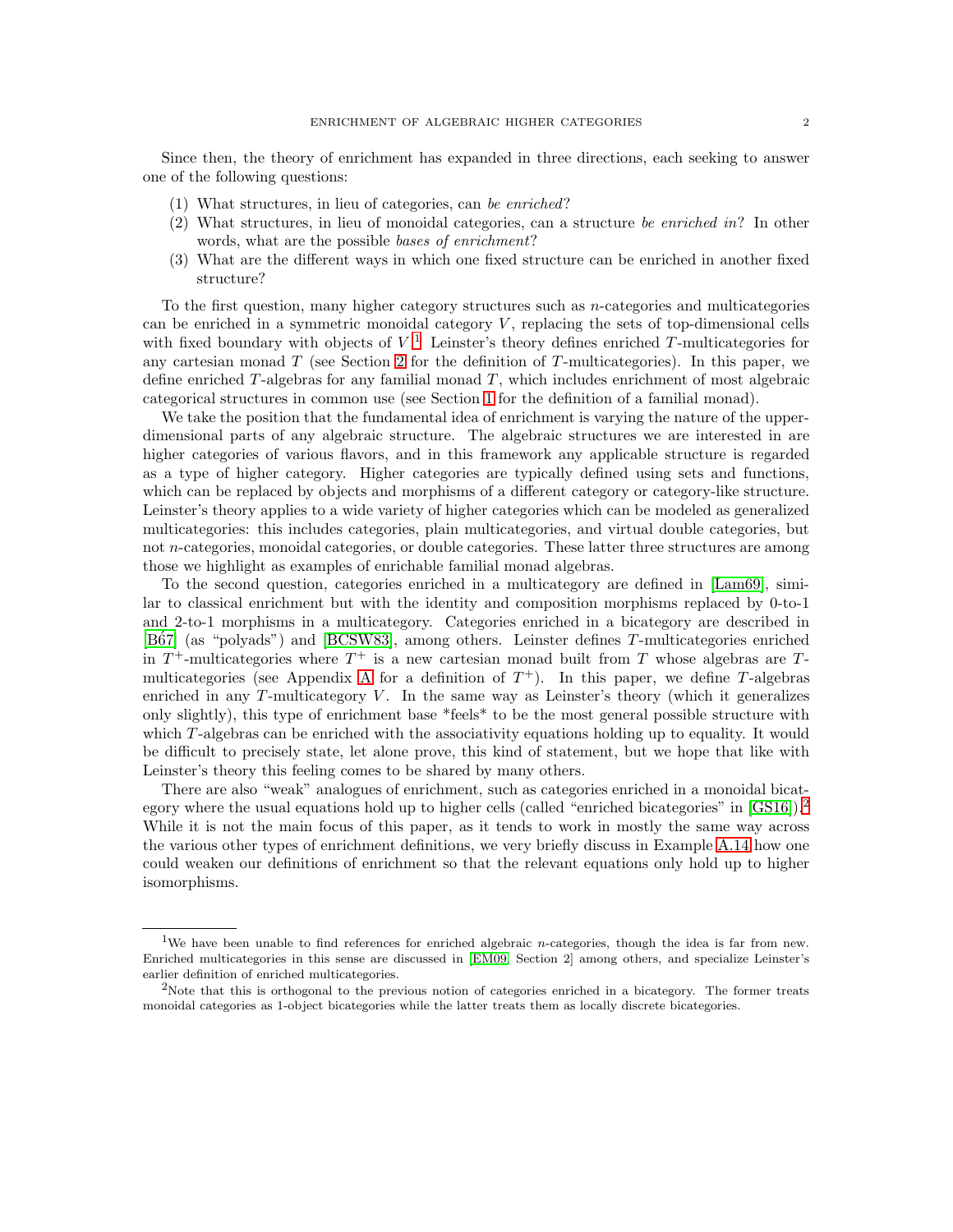While  $T$ -multicategories are the most general type of enrichment base for  $T$ -algebras we consider, we also emphasize a range of specializations of  $T$ -multicategories. We describe (in Section [2\)](#page-7-0)  $T$ multicategories which are *trivial*, *discrete*, and/or *representable* relative to some restriction of the cell shapes in T -algebras, and discuss how enrichment in these settings can preserve additional structure and/or recover existing notions of enrichment in the literature. For example, for  $fc$  the free category monad on graphs:

- fc-multicategories are virtual double categories
- representable fc-multicategories are pseudo-double categories
- $\bullet$  0-discrete representable  $fc$ -multicategories are bicategories
- $\bullet$  0-trivial  $fc$ -multicategories are plain multicategories
- $\bullet$  0-trivial representable  $fc$ -multicategories are monoidal categories

A recurring theme in our examples is the prevalence of monoidal double categories as a convenient base of enrichment. Double categories arise as the representable fc-multicategories, and monoidal double categories are the representable  $fmc$ -multicategories for  $fmc$  the free monoidal category monad on graphs (see Example [1.2\)](#page-3-1), so monoidal double categories are natural bases of enrichment for categories and monoidal categories. Monoidal double categories also provide examples of Leinster's  $fm$ -multicategories for  $fm$  the free multicategory monad (Example [A.13\)](#page-22-2). We also show in Example [2.32](#page-15-1) and Example [3.10](#page-18-0) that monoidal double categories are a natural base for a certain form of enrichment of double categories. We list again the various structures enrichable in a monoidal double category in Appendix [B.](#page-22-0)

To the third question, a major emphasis in this paper is placed on the relevance, when enriching structures more complex than categories, of how much low-dimensional information in an enrichable structure should exist or be preserved in the enrichment base. In our recurring example, we emphasize this choice when enriching monoidal categories in a monoidal double category  $V$ : the underlying monoid structure on the objects can be preserved strictly, weakly, or laxly in  $V$ , with only lax preservation guaranteed by the most general definition of enrichment.

Unlike many mathematical texts which introduce definitions in order to prove theorems, in this paper we prove results in order to introduce definitions. We believe that a general notion of enrichment for a variety of higher category structures is of independent interest, and so the provable claims we make are either to support the existence of the elements of that definition or show that in examples the definition recovers existing forms of enrichment. We leave the development of more theory for these enriched structures (along the lines of [\[Kel05\]](#page-23-1)) to future work, though we have shown in [\[Sha22\]](#page-23-7) that in many circumstances the category of T-algebras enriched in the cartesian monoidal category of T'-algebras is equivalent to the Eilenberg-Moore category of yet another familial monad, which implies various convenient properties. We describe in [\[SS21\]](#page-23-8) (joint with David Spivak) several examples of structures enriched in a monoidal double category, in the settings of machine learning and probability.

The novel technical advances presented here are admittedly modest. Most of the supporting definitions we include (such as T-multicategories, triviality, discreteness, representability,  $T^+$ ) are covered or alluded to in [\[Lei04\]](#page-23-9) or [\[Lei99\]](#page-23-10), as are many of the supporting propositions. Our main contribution is to extend to all algebraic higher categories Leinster's definition of enrichment for generalized multicategories by incorporating the idea of higher and lower dimensional cell-shapes via a generalized construction of "indiscrete" higher dimensional structures from lower dimensional structures, and describing in detail how it works for various new examples (most notably monoidal categories and double categories). Our hope is that this self contained presentation of enrichment,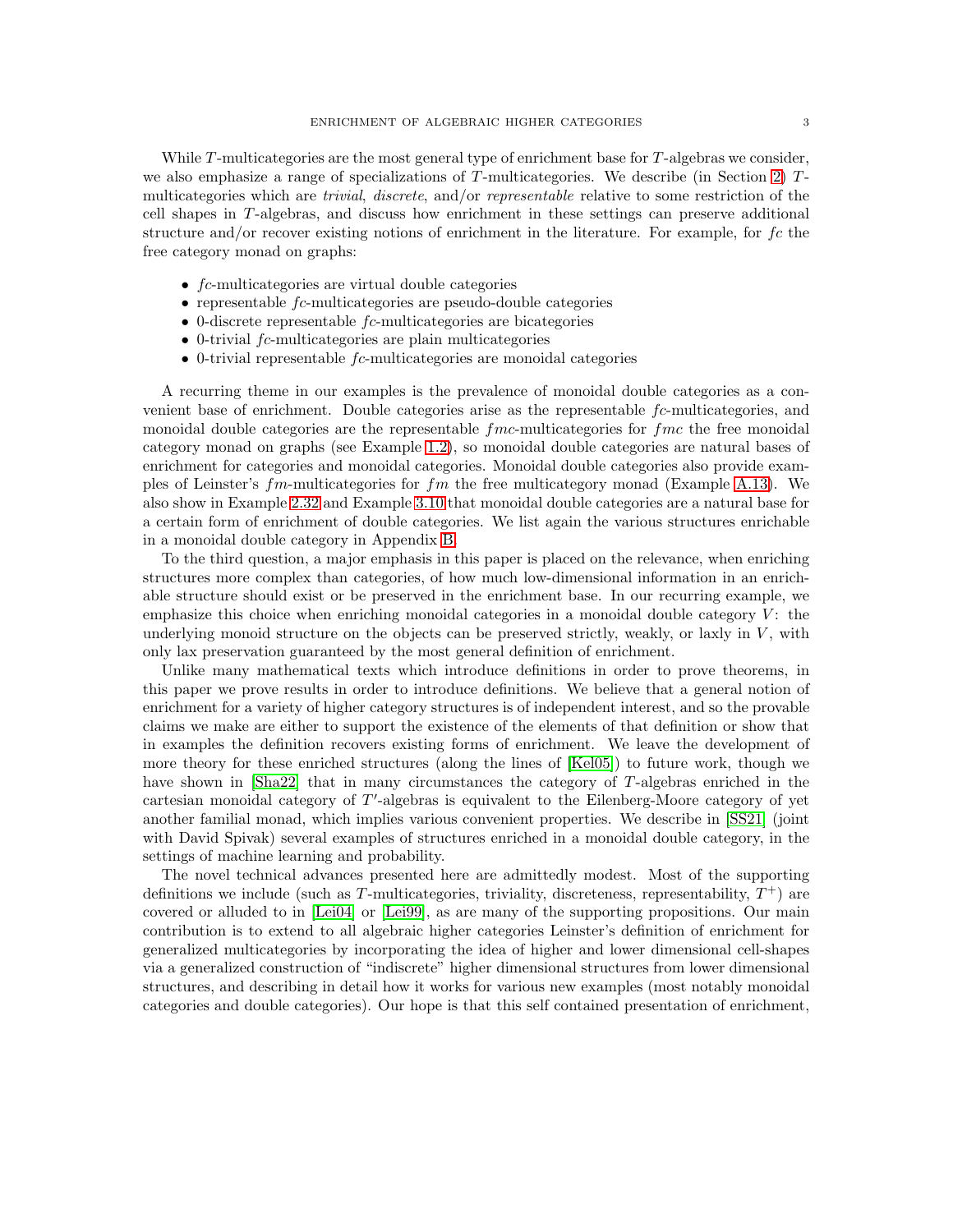leveraging recent approaches to analyzing familial monads and covering old and new examples, will provide a useful reference for a wide variety of enrichment practitioners.

**Notation.** 1 denotes the terminal category, while 2 denotes the category  $0 \rightarrow 1$ .

For C a small category,  $\hat{C}$  denotes the category  $\textbf{Set}^{\mathcal{C}^{op}}$  of presheaves on C.  $*$  denotes the terminal presheaf in  $\tilde{\mathcal{C}}$ .

All of the familial monad algebras and enriched structures we describe here will be small in the set theoretic sense, which we will not specify each time. Large enriched structures can be defined similarly without much additional work, but we do not discuss that any further.

Acknowledgements. We would like to thank David Spivak for many enlightening conversations, and Marcelo Aguiar for sharing his previous work on duoidal enrichment of monoidal/2-/double categories ([\[Agu\]](#page-23-11)). This material is based upon work supported by the Air Force Office of Scientific Research under award number FA9550-20-1-0348.

## 1. Familial Monads

<span id="page-3-3"></span><span id="page-3-0"></span>**Definition 1.1.** A familially representable (or simply familial) monad T on a presheaf category  $\hat{C}$ is a cartesian monad with functor part

$$
TX_c = \coprod_{t \in T(1)_c} \operatorname{Hom}_{\widehat{\mathcal{C}}}(T[t], X)
$$

for each c in C, where  $T(1) : C^{op} \to \mathbf{Set}$  and  $T[-] : f T(1) \to \hat{C}$ .

A T-algebra is a presheaf A on  $\hat{C}$  equipped with a map  $h : TA \rightarrow A$  that, for each  $t \in T(1)<sub>c</sub>$ , sends  $a: T[t] \to A$  to  $h(a) \in A_c$ . Hence h can be viewed as "composing" the arrangement of cells a into a single c-cell in A. Hence we consider  $t \in T(1)_c$  as an "operation" outputting a c-cell, and  $T[t]$  as its "arity."

The monad structure on T can be summarized by operations  $\eta(c) \in T(1)_c$  for each c in C, and  $\mu(t, f) \in T(1)_c$  for each  $t \in T(1)_c$  and  $f : T[t] \to T(1)$ , with

$$
T[\eta(c)] \cong y(c)
$$
 and  $T[\mu(t, f)] \cong \underset{x \in T[t]}{\text{colim}} T[f(x)],$ 

<span id="page-3-1"></span>satisfying naturality, unit, and associativity equations (see [\[Sha21,](#page-23-12) Theorem 2.2]).

**Example 1.2.** Consider the category  $G_1 = 0 \stackrel{s}{\rightrightarrows}$  $\underset{t}{\rightrightarrows}$  **1.**  $\mathbf{G}_1$  is the category of graphs X, where  $X_0$  is the set of vertices and  $X_1$  the set of edges, each edge equipped with a source and target vertex. The standard example of a familial monad is the free category monad  $fc$  on  $\tilde{G}_1$ , which is the identity on vertices and has arities given by the walking length n path graph for all  $n \geq 0$  (see [\[Sha21,](#page-23-12) Example 1.2] for more details).

Our main example of a familial monad, however, will be the free *monoidal* category monad  $fmc$ on graphs.[3](#page-3-2) Combining in a sense (which can be made precise in several different ways) the free monoid monad on sets and the free category monad on graphs, we define  $\ell$  fmc via its representing family  $(fmc(1), fmc[-])$  as follows:

•  $fmc(1)_0 = N$ , and  $fmc(1)_1 = \coprod$  $n\overline{\in}\mathbb{N}$  $\mathbb{N}^n$ , with both the source and target maps  $\text{frac}(1)_1 \rightarrow$  $fmc(1)_0$  sending  $(n, m_1, ..., m_n)$  to n

<span id="page-3-2"></span> $3T<sub>0</sub>$  be clear, this is the free strict monoidal category monad. There are also free weak and/or symmetric monoidal category monads on graphs, but we find this one the most illustrative for our definitions of enrichment.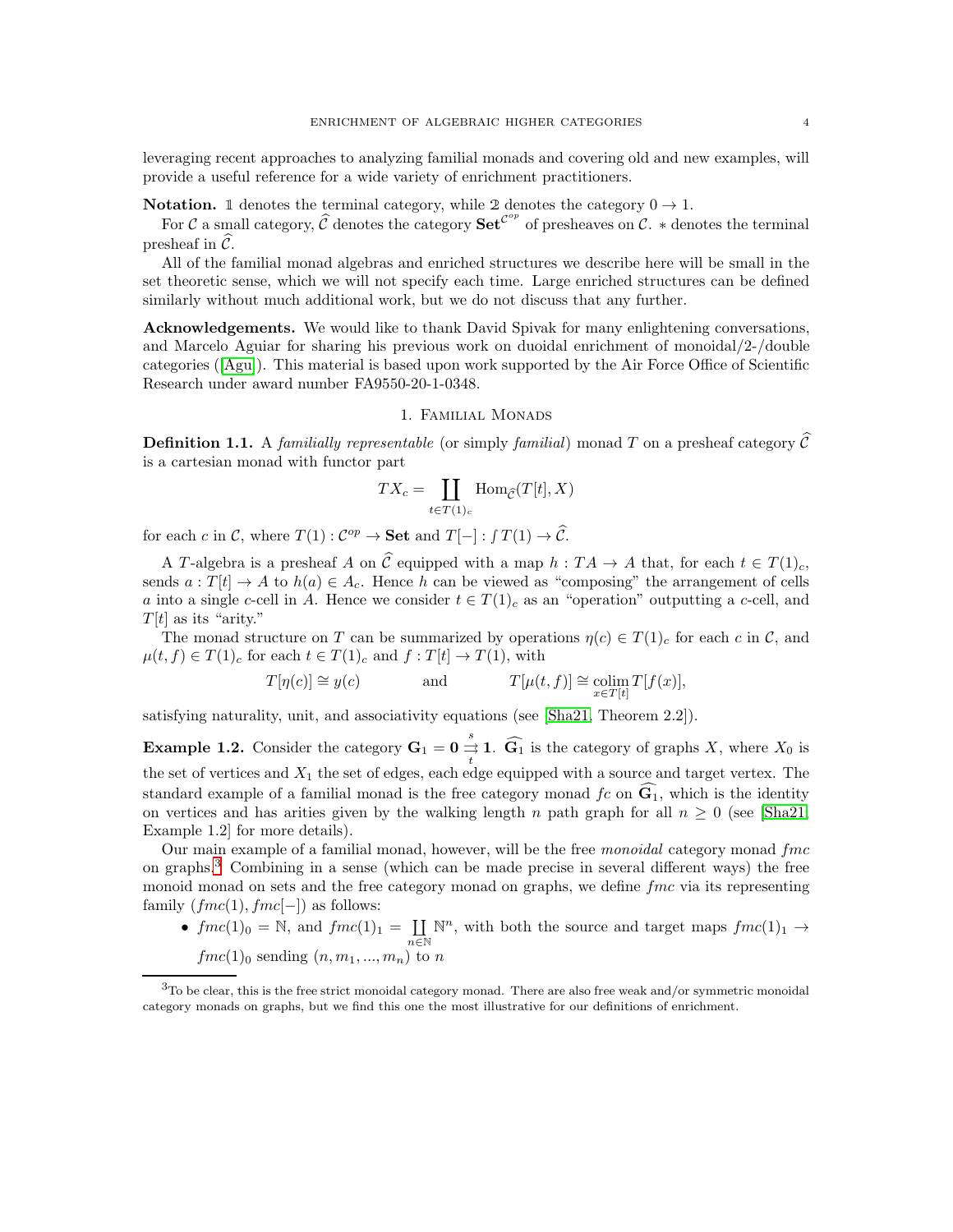- $fmc[n]$  is the graph with n vertices and no edges, and  $fmc[n; m_1, ..., m_n]$  is the disjoint union of walking paths of length  $m_i$  for  $1 \leq i \leq n$ . fmc $[n]$  includes into this graph as the n source vertices or as the n target vertices, completing the definition of  $fmc[-]$  :  $\int fmc(1) \rightarrow \mathbf{G}_1$
- The monad structure on the functor

$$
fmc(X)_0 = \coprod_{n \in fmc(1)_0} \text{Hom}(fmc[n], X), \qquad fmcX_1 = \coprod_{(n; m_1, \dots, m_n) \in fmc(1)_1} \text{Hom}(fmc[n; m_1, \dots, m_n], X)
$$

is described by identifying the operations  $1 \in \text{frac}(1)_0$  and  $(1; 1) \in \text{frac}(1)_1$  with identities on the 0-cells and 1-cells of X, and by observing that replacing each edge in  $T[n; m_1, ..., m_n]$ with a disjoint union of paths in a compatible way (as in, adjacent edges are plugged with the same number of disjoint paths) yields a new, usually larger disjoint union of usually longer paths.

fmc-algebras are precisely (small) strict monoidal categories, in which objects can be composed as in a monoid and arrows can be composed either from paths, as in a category, or from potentially disjoint pairs as in a monoidal category. The unique operations for each disjoint union of paths of any length witness that any such arrangement has a unique composite, which encodes the strict unit, associativity, and interchange equations of a monoidal category.

**Example 1.3.** Let fdc denote the free double category monad on double graphs, which are presheaves over  $\mathbf{G}_1 \times \mathbf{G}_1$ . In a double graph X,  $X_{0,0}$  is the set of vertices,  $X_{1,0}$  is the set of horizontal edges,  $X_{0,1}$  is the set of vertical edges, and  $X_{1,1}$  is the set of squares between parallel pairs of horizontal and vertical edges. Each double graph has a "horizontal underlying graph" and a "vertical underlying graph" given by the vertices and horizontal or vertical edges, respectively.

*fdc* acts as the free category monad on both  $(X_{0,0}, X_{1,0})$  and  $(X_{0,0}, X_{0,1})$ , and inserts a square for every  $n \times m$  grid of squares in X. In other words,  $fdc(1)_{i,j} = \mathbb{N}^{i+j}$ ,  $fdc[(i) \in fdc(1)_{0,0}]$  is a vertex,  $fdc[n \in fdc[1]_{1,0}]$  is the string of n composable horizontal edges,  $fdc[m \in fdc[1]_{0,1}]$  is the string of m composable vertical edges, and  $fdc[n, m]$  is the walking  $n \times m$  grid of squares.

**Example 1.4.** Recall that a *duoid* is a set with two monoidal structures (and no assumed compatibility between them).

A duoidal category is a category M equipped with two monoidal structures  $(\diamond, I)$  and  $(\star, J)$  such that  $J: \mathbb{I} \to \mathcal{M}$  and  $\star: \mathcal{M} \times \mathcal{M} \to \mathcal{M}$  are lax monoidal functors with respect to  $(\diamond, I)$  and the coherence transformations are  $(\diamond, I)$ -monoidal. (We will assume the monoidal structures are strict, but there is an analogous definition when they are weak.)

This lax monoidality means that, for instance, there is a not-necessarily-invertible morphism  $I \to J$ , a morphism  $J \circ J \to J$ , a morphism  $I \to I \star I$ , and the interchange equation holds only up to a morphism

$$
(a * b) \diamond (c * d) \rightarrow (a \diamond c) * (b \diamond d).
$$

Duoidal categories are algebras for a familial monad  $fduc$  on graphs, where  $fduc(1)<sub>0</sub>$  is the free duoid on one object with arities sending each word to its set of variables, and  $fduc(1)<sub>1</sub>$  is the set consisting of pairs of words in the free duoid on N such that the second word is reachable by a finite sequence of the basic non-invertible duoidal structure maps of the four forms above. The arity of such a pair is the disjoint union of string graphs whose lengths are given by the natural numbers in the first word (which are the same as those in the second word, though perhaps in a different order).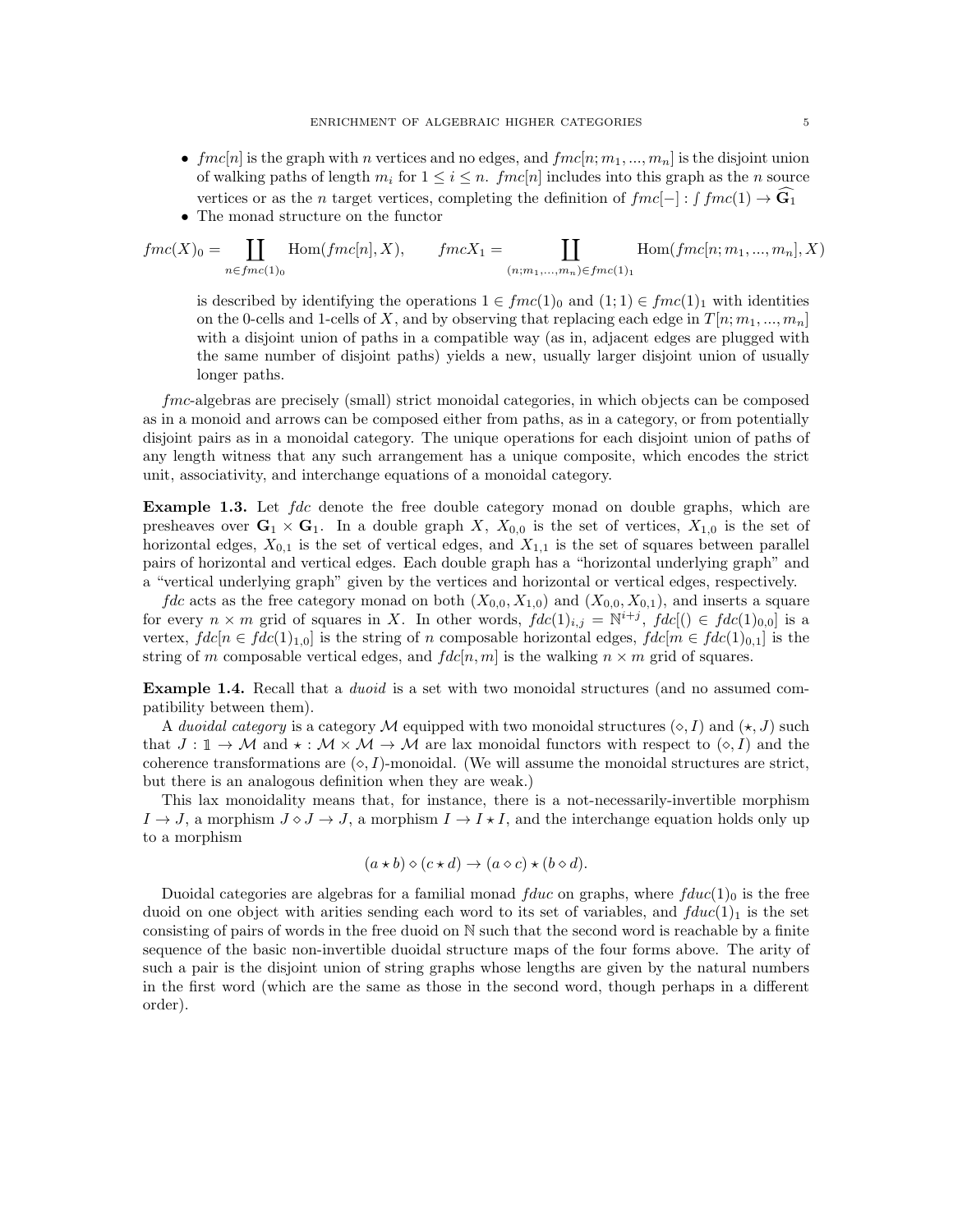1.1. Restriction of cell shapes. Some documented forms of enrichment for higher dimensional structures include not just sets of lower dimensional cells, as in classical enriched categories, but lower dimensional algebraic structures. Enriched 2-categories, for instance, could be defined as a 1-category with an object of some V for each pair of adjacent arrows, equipped with horizontal and vertical identity and composite maps. To facilitate this sort of definition, we describe how to extract these lower dimensional algebraic structures from a familial monad T and related constructions.

**Definition 1.5.** A subcategory D of C is a restriction of cell shapes if it is full and downward closed, meaning that for any  $i : c' \to c$  in C, if c is in D then so is c'.

The goal of this definition is to codify the properties we will need for a meaningful distinction between "lower dimensional" and "higher dimensional" cell shapes. Restrictions of cell shapes are sometimes called *cribles* and are equivalent to functors  $C \rightarrow 2$  by taking the fiber over 0. We will write  $u : \mathcal{D} \to \mathcal{C}$  for the inclusion of such a subcategory.

There is an adjunction between  $\hat{\mathcal{C}}$  and  $\hat{\mathcal{D}}$  where the right adjoint  $u^*$  restricts a presheaf on  $\mathcal{C}$  to its d-cells for d in  $\mathcal{D}$ , and the left adjoint  $u_1$  sends a presheaf on  $\mathcal{D}$  to the presheaf on C with no c-cells for all  $c \in Ob(\mathcal{C})\setminus Ob(\mathcal{D})$ . We say a presheaf in the image of  $u_1$  (meaning one with no c-cells for c not in  $\mathcal{D}$ ) "arises from  $\widehat{\mathcal{D}}$ ."

**Example 1.6.**  $u : G_0 \to G_1$  is a restriction of cell shapes, where  $G_0$  is the terminal category containing the object 0 in  $\mathbf{G}_1$ .  $\widetilde{\mathbf{G}_0}$  is then the category of sets.  $u^*$  sends a graph to its set of vertices, and  $u_1$  sends a set to the graph with that set of vertices and no edges.

<span id="page-5-1"></span>**Example 1.7.** Generalizing the above example, an object of C is an *endpoint object* if it has no non-identity outgoing morphisms. A collection of endpoint objects in  $\mathcal C$  determines a restriction of cell shapes given by the full subcategory of  $\mathcal C$  on all of its other objects. An endpoint object is a "top dimensional cell shape" in a higher category structure, such as the arrow in categories, the *n*-cell in *n*-categories, and the *n*-to-1 arrow in a multicategory for all *n*.

**Definition 1.8.** A familial monad on  $\hat{C}$  is D-graded for D a restriction of cell shapes if for all d in  $\mathcal{D}, t \in T(1)_d, T[t]$  arises from  $\widehat{\mathcal{D}}$ .

<span id="page-5-0"></span>**Proposition 1.9.** Given a D-graded familial monad T on  $\hat{C}$ , there is a familial monad  $T_D$  on  $\hat{D}$ with  $T_{\mathcal{D}}(1) = u^*T(1)$  and

$$
T_{\mathcal{D}}[-]:\int u^*T(1)\to \int T(1) \xrightarrow{T[-]} \widehat{\mathcal{C}} \xrightarrow{u^*} \widehat{\mathcal{D}}).
$$

*Proof.* This follows from the straightforward observation that for any X in  $\hat{C}$ ,  $T_{\mathcal{D}}u^*X = u^*TX$ . As  $u^*$  is a right adjoint and  $u^*u_!Y = Y$  for Y in  $\hat{\mathcal{D}}$ , this shows that  $T_{\mathcal{D}}Y = u^*Tu_!Y$ , so  $T_{\mathcal{D}}$  is the transport of T along the adjunction  $u^* \vdash u_!$ . В последните поставите на селото на селото на селото на селото на селото на селото на селото на селото на се<br>Селото на селото на селото на селото на селото на селото на селото на селото на селото на селото на селото на

**Example 1.10.** The monad fmc on  $\widehat{G}_1$  is  $G_0$ -graded, as all of the arities of operations in fmc(1)<sub>0</sub> have no edges. The monad  $fmc_{\mathbf{G}_0}$  is easily seen to be the free monoid monad on sets, which we write as simply  $fmc_0$ .

u<sup>\*</sup> also has a right adjoint  $u_* : \hat{\mathcal{D}} \to \hat{\mathcal{C}}$ , where  $u_*X_c = \text{Hom}_{\hat{\mathcal{D}}}(u^*y(c), X)$ . When d is in  $\mathcal{D}$ ,  $u_*X_d \cong X_d$ , and otherwise  $X_c$  has a single c-cell in every position where a c-cell could possibly be inserted into  $u^*X$  (that is, for each map  $u^*y(c) \to u^*X$ ).

**Proposition 1.11.** When T is D-graded,  $u^*: \hat{C} \to \hat{D}$  and  $u_* : \hat{D} \to \hat{C}$  both lift to functors between  $T$ -algebras and  $T_{\mathcal{D}}$ -algebras.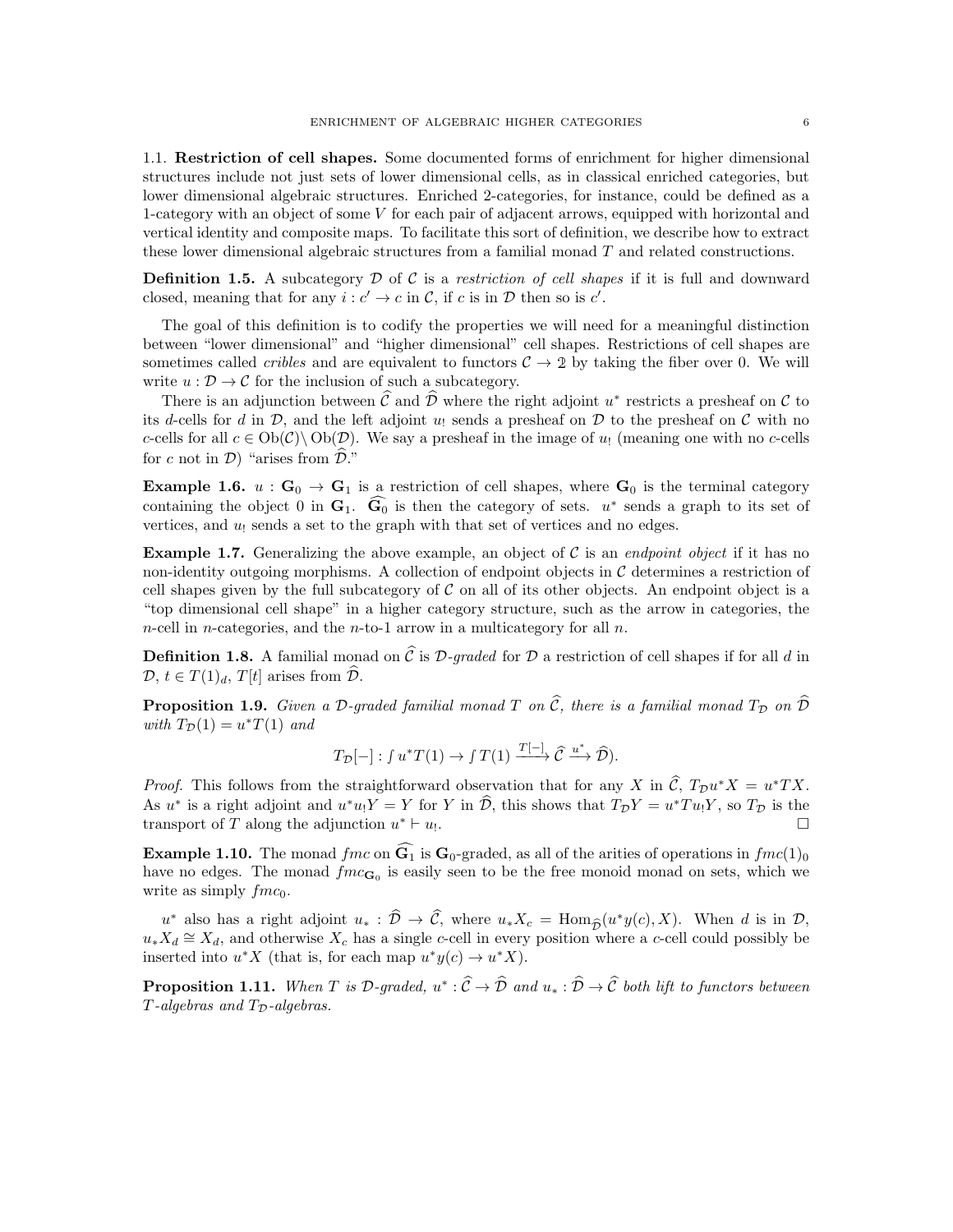*Proof.* As noted in the proof above, for a T-algebra X we have  $T_{\mathcal{D}}u^*X = u^*TX$ , so the  $T_{\mathcal{D}}$ -algebra structure on  $u^*X$  is given by applying  $u^*$  to the structure map  $TX \to X$  and the algebra equations follow easily.

Given a  $T_p$ -algebra Y, we need to define a structure map  $Tu_*Y \to u_*Y$ , which for each c in C unwinds to

$$
\coprod_{t \in T(1)_c} \text{Hom}_{\widehat{\mathcal{C}}}(T[t], u_* Y) \to (u_* Y)_c.
$$

Applying the adjunction  $u_* \vdash u^*$  equates this map with one of the form

$$
\coprod_{t \in T(1)_c} \text{Hom}_{\widehat{\mathcal{D}}}(u^*T[t], Y) \to (u_*Y)_c.
$$

When c is in D, each  $u^*T[t] = T_{\mathcal{D}}[t]$  and  $(u_*Y)_c = Y_c$ , so this map can be chosen to be the ccomponent of the of the T<sub>D</sub>-structure map on Y. When c is not in D, then any map  $u^*T[t] \to Y$ precomposes with maps of the form  $T_{\mathcal{D}}[i^*t] = u^*T[i^*t] \to u^*T[t]$  for  $i : d \to c$  in  $\mathcal{C}$  and  $d$  in  $\mathcal{D}$ . This composite map  $T_{\mathcal{D}}[i^*t] \to Y$  can be composed by the algebra structure into a d-cell in Y, and together (ranging over the different possible such  $i$ ) these cells in Y form the boundary of a potential c-cell in  $u_*Y$ . But there is exactly one c-cell in  $u_*Y$  with that boundary, so the composite of the map  $u^*T[t] \to Y$  in  $(u_*Y)_c$  is uniquely determined. The algebra equations for this structure map then derive from those for the  $T<sub>D</sub>$ -algebra Y and the uniqueness of c-cells in  $u_*Y$  relative to their boundaries.  $\Box$ 

 $Remark 1.12. While  $u^*$  as a functor between categories of algebras also has a left adjoint, it is not$ given by  $u_!$  on the underlying presheaves unless there is no  $t \in T(1)_c$  for c not in D such that  $T[t]$ arises from  $\hat{\mathcal{D}}$ . Then for each such t and map  $T[t] \to Y$ , a c-cell must be added to  $u_1 Y$  in order to define an algebra structure.

**Example 1.13.**  $u_* : \widehat{G_0} \to \widehat{G_1}$  sends a set to the indiscrete graph on that set, with a single edge in each direction between any pair of vertices. As functors on algebras for  $\mathfrak{f}_{mc}$  and  $\mathfrak{f}_{mc}$ .

- u ∗ sends a strict monoidal category to its underlying monoid of objects
- $u_*$  sends a monoid to the indiscrete category on its underlying set, with the unique monoidal structure induced by the monoid structure on the objects. In particular, for the unique morphisms  $a \to b$  and  $a' \to b'$ , there is a unique morphism  $a \otimes a' \to b \otimes b'$ , so the choice of their product is determined.

**Example 1.14.** Similarly,  $fduc_0$  is the free duoid monad on sets, the restriction functor  $u^*$  on algebras sends a duoidal category to its underlying duoid, and  $u_*$  sends a duoid to the indiscrete category on its objects, which inherits a canonical duoidal structure (albeit one that arises from a symmetric monoidal groupoid).

Example 1.15. Let  $\mathbf{G}_1 \vee \mathbf{G}_1$  denote the full subcategory of  $\mathbf{G}_1 \times \mathbf{G}_1$  spanned by  $(0,0), (1,0), (0,1)$ . The free double category monad fdc on double graphs is  $(G_1 \vee G_1)$ -graded, where presheaves on  $\mathbf{G}_1 \vee \mathbf{G}_1$  are graphs with a single set of vertices but two distinct types of edges. This is because the operations in  $fdc(1)$  that output vertices or edges of either type do not have any squares in their arities, which are all strings of edges. The restriction of  $fdc$  to  $G_1 \vee G_1$  from Proposition [1.9](#page-5-0) is a monad whose algebras are pairs of categories with the same objects, and the restriction functor on algebras merely forgets the squares of a double category retaining only the underlying pair of categories.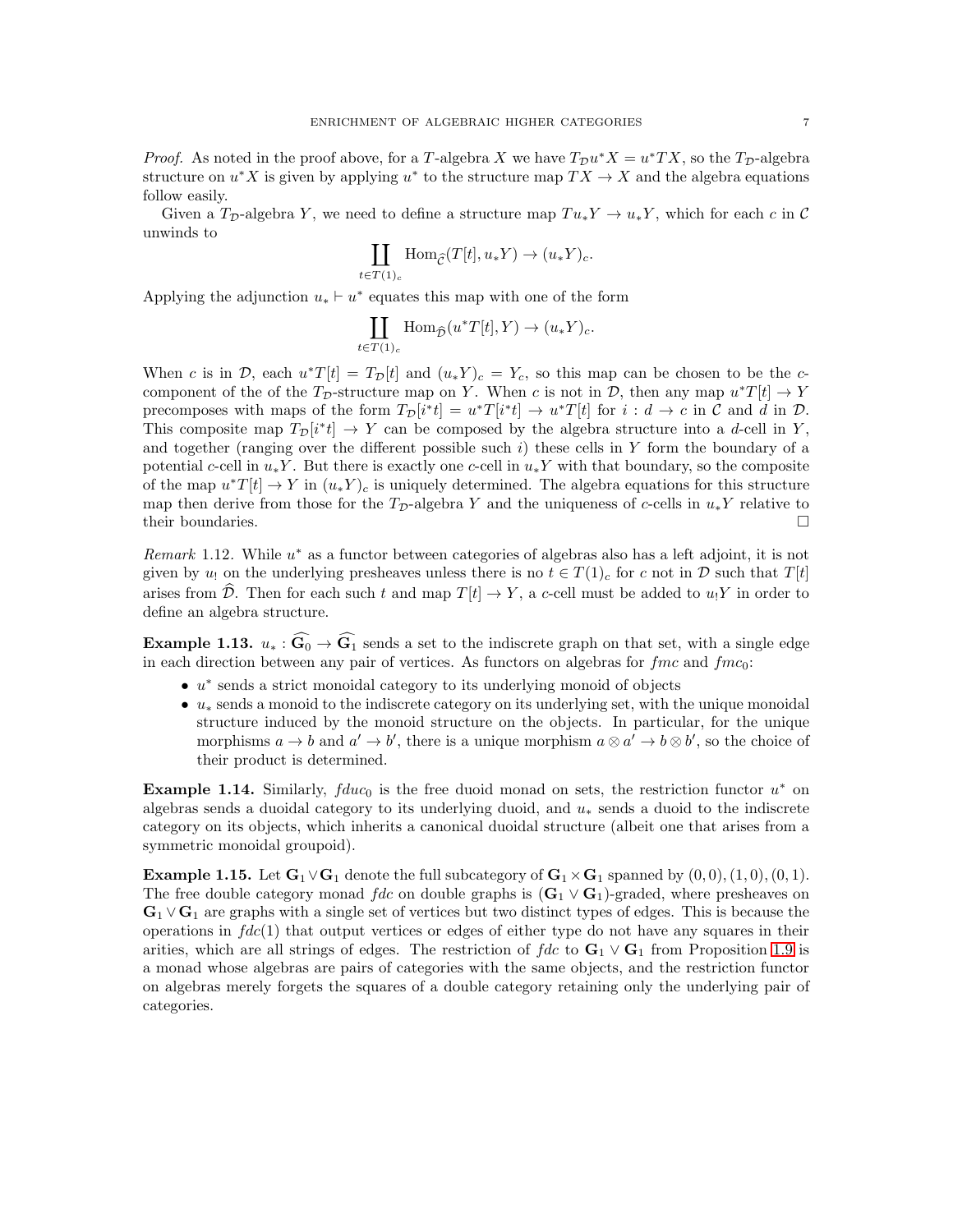**Example 1.16.**  $G_1 \times G_1$  also has a full subcategory  $G_1 \times 0$  spanned by  $(0,0), (1,0)$ , isomorphic to  $\mathbf{G}_1$ . For this subcategory the "vertical" restriction of  $fdc$  is the free category monad on graphs, and the restriction functor on algebras sends a double category to its vertical category. Given a category  $A, u_*A$  is the double category with a unique horizontal arrow between each pair of objects and a unique square between each pair of (now vertical) arrows in A.

## 2. T-MULTICATEGORIES

<span id="page-7-1"></span><span id="page-7-0"></span>We now define  $T$ -multicategories and discuss their relationship with  $T$ -algebras. More details and references can be found in [\[Lei99\]](#page-23-10) and [\[Lei04\]](#page-23-9). Fix a familial monad T on  $\mathcal C$ .

**Definition 2.1.** A T-multicategory  $V = (V_0, V_1)$  is a span in  $\hat{\mathcal{C}}$  of the form



equipped with unit and multiplication maps (fixing  $X$  and  $TX$ ) from the following two spans



satisfying unit and associativity equations.

Unwinding this definition, a  $T$ -multicategory consists of:

- $V_0$  in  $\hat{\mathcal{C}}$ , whose elements in  $(V_0)_c$  can be regarded as c-cells
- for each c in C and  $t \in T(1)_c$ , cells (in  $(V_1)_c$ ) resembling "arrows" from a map  $T[t] \to V_0$  to a  $c$ -cell in  $V_0$ , which we call  $t$ -arrows
- for each  $i : c' \to c$  in  $\mathcal C$  and  $t \in T(1)_c$ , every t-arrow restricts along i to a  $T(1)_i t$ -arrow. There is hence a canonical map  $V_1 \to T(1)$  in  $\hat{C}$  sending all t-arrows to  $t \in T(1)_c$
- for each c in C and  $a \in (V_0)_c$ , an identity  $\eta(c)$ -arrow from a to a
- for each c in C,  $t \in T(1)_c$ ,  $f : T[t] \to T(1)$ , t-arrow  $\alpha$ , and  $\beta : T[t] \to V_1$  commuting over T(1), a  $\mu(t, f)$ -arrow from the combined domains of  $\beta$  in X to the codomain of  $\alpha$
- these identities and composites satisfy unit and associativity equations

For convenience, for c in C we write  $V^c$  for  $(V_0)_c$  and for  $t \in T(1)_c$  we write  $V^t$  for the subset of  $(V_1)_c$  containing the t-arrows. V can in fact be regarded as a presheaf over a category  $C^{+T}$  which is an algebra for a familial monad  $T^+$  on  $C^{+T}$ , which we discuss in Appendix [A.](#page-19-0)

**Proposition 2.2.** For  $u : \mathcal{D} \to \mathcal{C}$  a restriction of cell shapes, when T is  $\mathcal{D}$ -graded a T-multicategory  $V = (V_0, V_1)$  restricts to a  $T_{\mathcal{D}}$ -multicategory  $u^*V = (u^*V_0, u^*V_1)$ .

*Proof.* This is a straightforward observation from the unwinded definition above, as if  $T$  is  $D$ -graded the identities and composites of d-cells in V and t-arrows for d in D and  $t \in T(1)<sub>d</sub>$  are unaffected by forgetting the higher dimensional cell shapes and operations.

**Example 2.3.** Recall (from, for instance,  $[Lei99, Section 2.1]$ ) that a  $fc$ -multicategory is what is sometimes called a virtual double category: a structure resembling a double category but without horizontal composition of horizontal morphisms or squares. Instead of horizontal composition,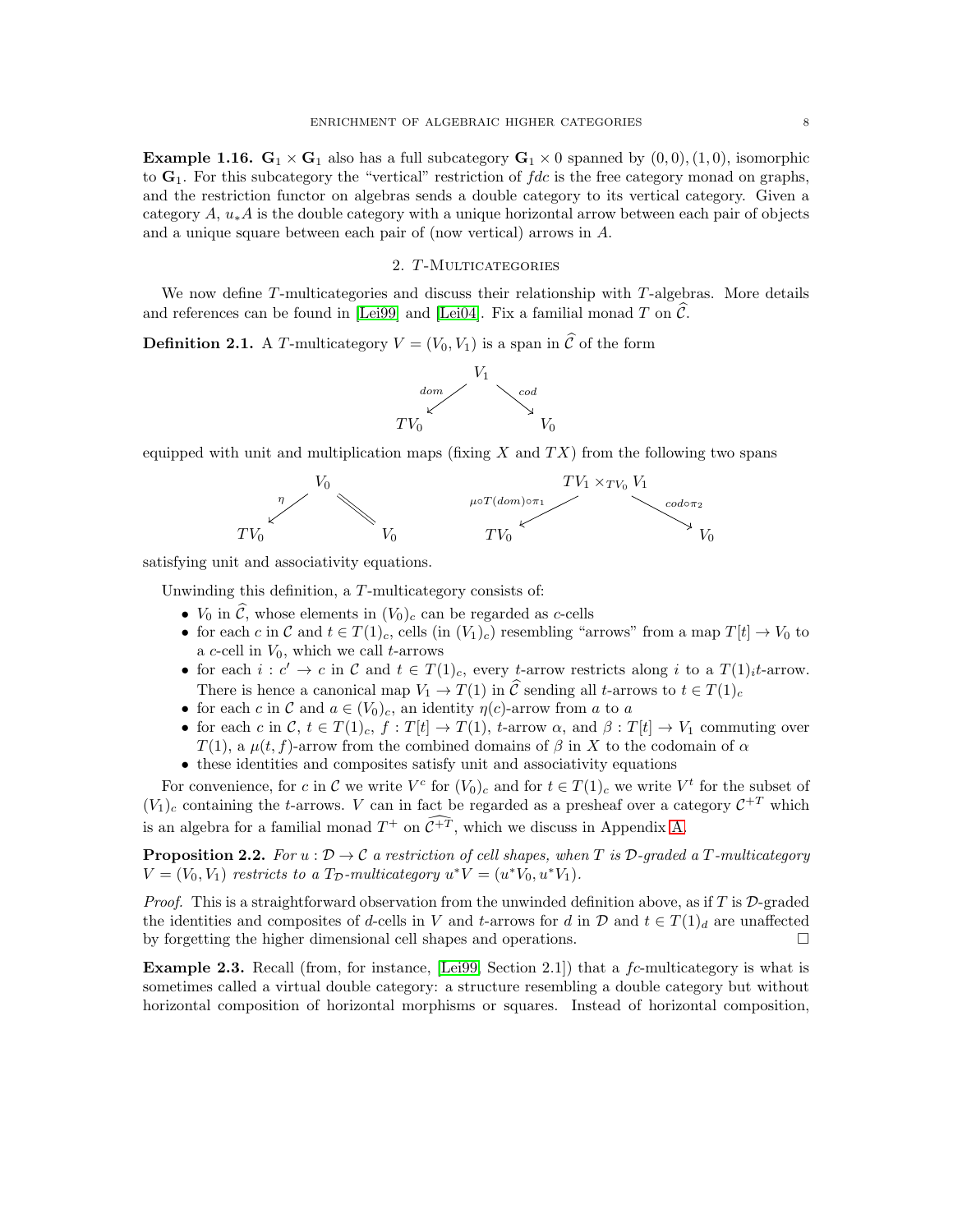squares can have a string of adjacent horizontal morphisms in the top row as in [\(1\)](#page-8-0) on the right, and many such horizontally adjacent squares can be composed vertically above a single square: in [\(1\)](#page-8-0), the arrangement on the left composes into a 3-to-1 square as on the right:

<span id="page-8-0"></span>

As an fc-multicategory, the **0-** and **1**-cells are the objects and horizontal morphisms of the virtual double category, the  $\eta(\mathbf{0})$ -arrows are the vertical morphisms, the *n*-arrows for  $n \in f_c(1)_1$  are the  $n$ -to-1 squares, and the composites and identities agree with the composition and vertical identities in a virtual double category. Under both descriptions of this structure, the unit and associativity equations are the same.

Remark 2.4. To make the choice of directions unambiguous when there are many different types of arrows present in a  $T$ -multicategory, we will always say that the  $t$ -arrows point in the "forward" direction. So in a virtual double category, the vertical morphisms and  $n$ -to-1 squares all point in the forward direction in this terminology.

Example 2.5. An  $\emph{frac-multicate}$  consists of the following:

- $\bullet$  A graph  $V_0$  with vertex set  $V^{\mathbf{0}}$  and edge set  $V^{\mathbf{1}}$
- For each  $n \in fmc(1)_0$ , a set  $V^n$  of arrows from a list of n vertices in  $V^0$  to a single vertex. These arrows resemble the many-to-1 arrows in a multicategory
- For each  $(n; m_1, ..., m_n) \in fmc(1)_1$ , a set  $V^{n; m_1, ..., m_n}$  of arrows from an arrangement of paths of length  $m_i$  in  $V_0$  for  $1 \leq i \leq n$  to a single edge. These arrows have source and target *n*-to-1 arrows in  $V^n$ . When  $n = 1$ , these resemble the many-to-1 squares in a virtual double category, and in general we call them "many-to-1 multi-squares"
- For each  $x \in V^0$ , an identity arrow from x to x in  $V^1$
- For each edge  $x \in V^1$ , an identity arrow from x to x in  $V^{1,1}$
- Compositions of many-to-1 arrows between vertices that form a multicategory
- Arrows from arrangements of paths to an edge have compositional structure similar to that of a virtual double category, which respects the multicategory structure on their sources and targets

In other words, it consists of a plain multicategory, a set of edges between the objects of that multicategory, and a virtual-double-category-like structure on those edges. When those edges have the structure of a category that extends to the "squares," this looks like the double multicategories of [\[CGR14,](#page-23-13) Definition 3.10].

Given such an fmc-multicategory V,  $u^*V$  is its underlying multicategory on the vertices  $V^0$ , which is precisely a  $fmc_0$ -multicategory ([\[Lei04,](#page-23-9) Example 4.2.7]).

**Example 2.6.** An  $fdc$ -multicategory  $V$  consists of:

- A double graph  $V_0$
- A virtual double category  $V_h$  whose underlying graph is the horizontal underlying graph of  $V_0$
- A virtual double category  $V_v$  whose underlying graph is the vertical underlying graph of  $V_0$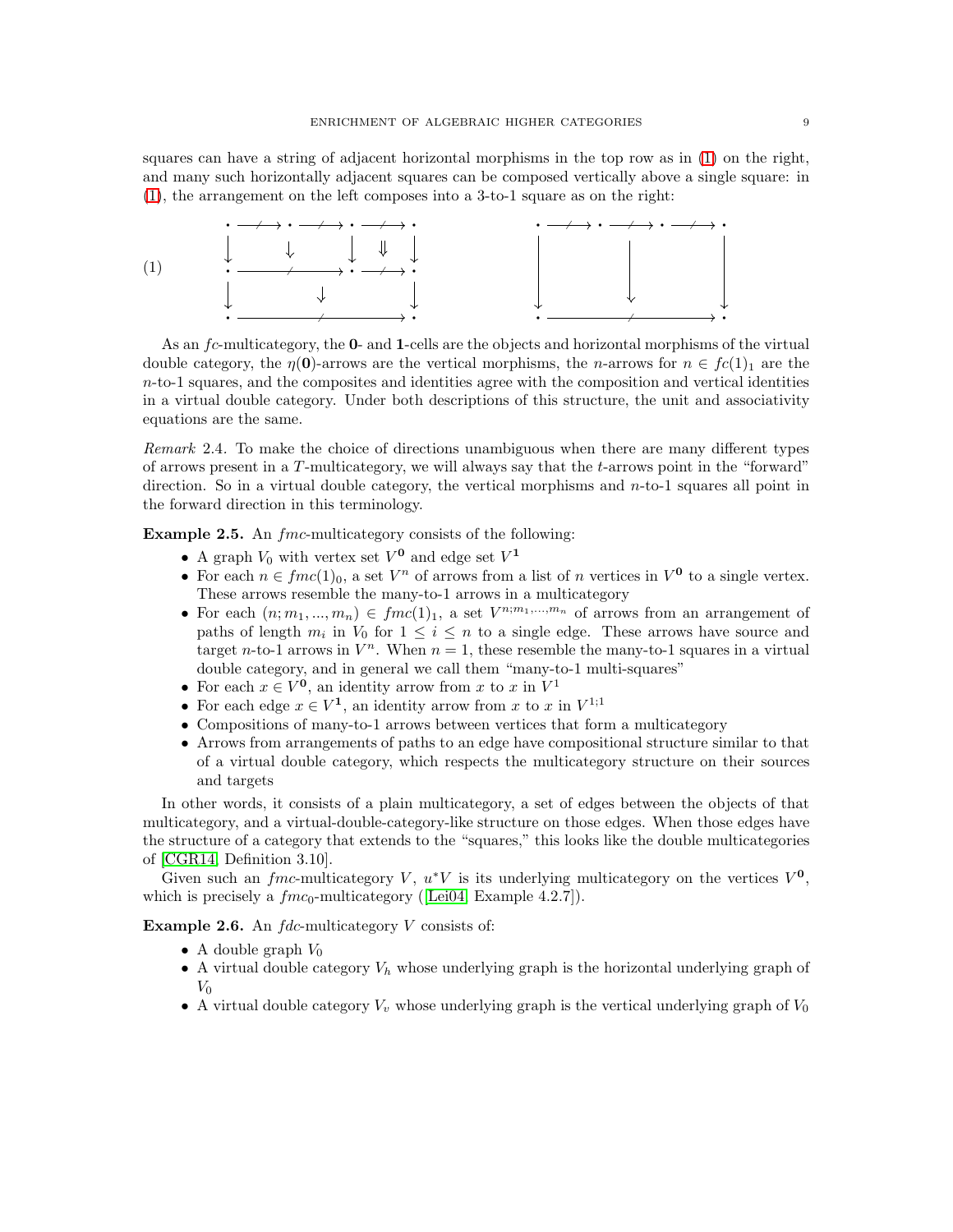- "(n,m)-arrows" from an  $n \times m$  grid of squares in  $V_0$  to a single square in  $V_0$ , whose vertical source and target are squares in  $V<sub>h</sub>$  and whose horizontal source and target are squares in  $V_v$
- Identities and composites of these 3-dimensional arrows analogous to those in a virtual double category, respecting the identities and composites in  $V_h, V_v$  and satisfying the usual unit and associativity axioms

It would also make sense to call this a "virtual triple category."

We now define T-multifunctors and transformations between them.

**Definition 2.7.** A T-multifunctor is a map of spans determined by maps on  $V_0$  and  $V_1$ , which commutes with identities and composites.

Concretely, for T-multicategories V, V', the map of spans amounts to maps  $V^c \rightarrow V'^c$  and  $V^t \rightarrow V^t$  natural in c and t.

**Definition 2.8.** For T-multifunctors  $F, G: V \to V'$ , a T-multinatural transformation (or simply transformation) is a natural assignment of, for all t-arrows in V from  $a: T[t] \to V_0$  to  $b \in V^c$ , a t-arrow in V' from  $Fa: T[t] \to V_0 \to V'_0$  to  $Gb \in V'^c$ . Here natural means that these arrows are closed under precomposition with arrows under  $F$  and postcomposition with arrows under  $G$ .

2.1. Trivial T-multicategories. In Section [3,](#page-15-0) we define T-algebras enriched in a T-multicategory V . In order to recover the classical definitions of enrichment of categories and other fundamental categorical structures, we describe in the next few subsections various specializations of the notion of T -multicategory that recover more familiar bases of enrichment, such as monoidal categories. This process is a generalization of [\[Lei99,](#page-23-10) Table 2.1], where we provide definitions of the conditions "vertically discrete" (which we call 0-discrete), "vertically trivial" (which we call 0-trivial), "representable," and "uniformly representable" listed in that table for the case when T is familial.

When  $fc$ -multicategories are specialized to plain multicategories (see [\[Lei99,](#page-23-10) Example 2.1.1.v]), it is assumed that the sets of objects (or in our terminology, vertices) and vertical arrows (here 0-arrows) have only one element. This reduces the dimension of the structure by allowing the set of horizontal arrows (here I-cells), each of which has the unique object as its source and target, to instead be treated like objects and the many-to-one squares (here n-arrows) like many-to-one arrows. This process of imposing that there is only one cell and one arrow of certain lower-dimensional shapes in a T-multicategory applies broadly to specializing T-multicategories to more classical or classically-inspired bases of enrichment.

**Definition 2.9.** For  $u : \mathcal{D} \to \mathcal{C}$  a restriction of cell shapes and T a D-graded familial monad on  $\widehat{\mathcal{C}}$ , a T-multicategory V is  $\mathcal{D}\text{-}trivial$  if for each d in  $\mathcal{D}$ , there is a unique d-cell and for each  $t \in T(1)_d$ , there is a unique t-arrow. When  $V$  is  $\mathcal{C}\text{-trivial}$ , we say that  $V$  is simply *trivial*.

It is important to assume that T is D-graded, as otherwise for  $t \in T(1)<sub>d</sub>$  the arity  $T[t]$  could contain c-cells for c not in  $D$ , so it would not be clear what the source diagram of the unique t-arrow in a  $\mathcal{D}$ -trivial T-multicategory should be.

**Example 2.10.** For the restriction  $\mathbf{G}_0 \to \mathbf{G}_1$ , a  $\mathbf{G}_0$ -trivial fc-multicategory, which we call simply 0-trivial, has a unique 0-cell and  $\eta(0)$ -arrow. The only remaining pieces of data are the 1-cells and  $n$ -arrows, which form the objects and  $n$ -to-1 arrows of a plain multicategory as discussed above.

**Example 2.11.** A 0-trivial  $\mathit{fmc}\text{-multicategory}$  is quite similar to a 0-trivial  $\mathit{fc}\text{-multicategory}$ . In place of the n-to-1 squares in the latter that are interpreted as  $n$ -to-1 arrows in a plain multicategory,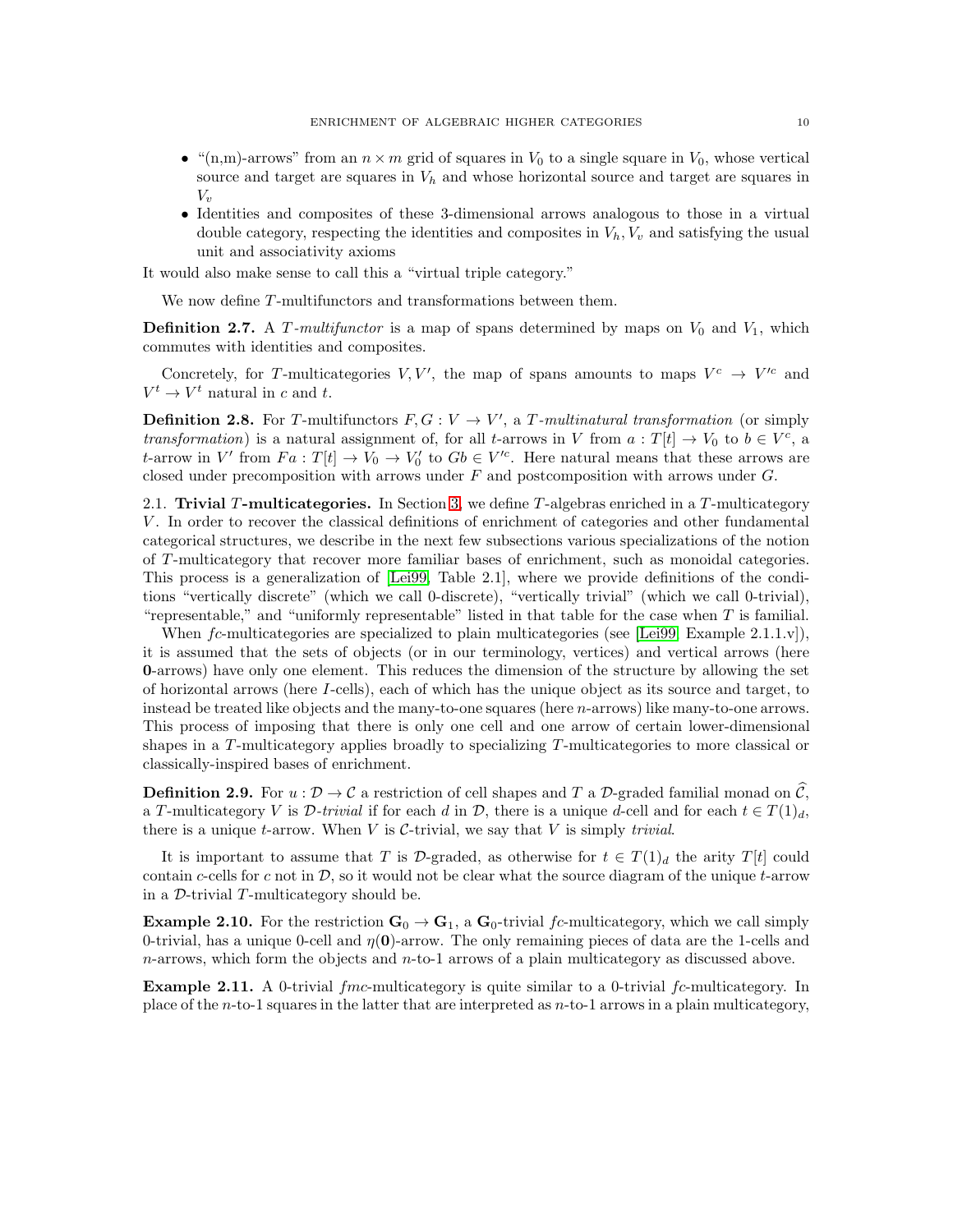in a 0-trivial fmc-multicategory V the set  $V^{n;m_1,...,m_n}$  of  $(m_1,...,m_n)$ -to-1 multi-squares can be interpreted as  $(m_1 + \cdots + m_n)$ -to-1 arrows. Unlike the multi-arrows in a plain multicategory however, the many 1-cells (interpreted as objects) are arranged arranged in n different rows rather than 1, and such a multi-arrow can only be precomposed with multi-arrows into each domain object such that the arrows into objects of the same row each have the same number of rows in their domains.

**Example 2.12.** When  $u : \mathcal{D} \to \mathcal{C}$  is a restriction of cell shapes away from a choice  $e = \{e_k\}$  of end-point objects (Example [1.7\)](#page-5-1) and T is a D-graded familial monad on  $\hat{\mathcal{C}}$ , D-trivial T-multicategories are similar to plain multicategories: the objects are  $e_k$ -cells for all of the chosen endpoints  $e_k$  in C, and the many-to-1 arrows go from  $e_k$ -cells typed according to the e-cells in  $T[t]$  to an  $e_{k'}$ -cell for  $t \in T(1)_{e_{k'}}$ .

We say T is finitary over e if T is D-graded and for all  $t \in T(1)_e$ ,  $T[t]_e$  is finite. By [\[Lei04,](#page-23-9) Corollary C.4.8], when T is finitary over e any symmetric multicategory forms a  $\mathcal{D}$ -trivial T-multicategory, albeit in a non-canonical way.

2.2. Discrete T-multicategories. For a T-algebra  $h : TA \rightarrow A$ , there is a corresponding Tmulticategory  $MA$  given by the span



This T-multicategory has a single t-arrow from a to  $h(a)$  for each c in  $\mathcal{C}, t \in T(1)_c$ , and  $a : T[t] \to A$ , with identities and composites uniquely determined by their domains.

This construction can be interpreted as replacing the algebraic structure of A with more geometric "witnesses" in MA in the form of the unique arrow from a to  $h(a)$  for each composable arrangement  $a: T[t] \rightarrow A$ . The algebraic structure in MA is then comparatively simple, merely recognizing that witnesses to a nested composition in A assemble into a witness of the corresponding total composition.

T-multifunctors  $MA \rightarrow V$ , for A a T-algebra, tend to behave like lax functors out of A when A is interpreted as a category-like structure.

**Example 2.13.** Given a strict monoidal category  $A$ ,  $MA$  is the following  $\emph{frac{-}$  multicategory:

- The vertices and edges are those of the underlying graph of A
- There is an *n*-to-1 arrow from  $a_1, ..., a_n$  to b precisely when  $b = a_1 \otimes \cdots \otimes a_n$
- There is an arrow from the paths

 $a_{1,1} \rightarrow \cdots \rightarrow a_{1,m_1} \qquad \cdots \qquad a_{n,1} \rightarrow \cdots \rightarrow a_{n,m_n}$ 

to the edge  $b \to b'$  precisely when  $b = a_{1,1} \otimes \cdots \otimes a_{n,1}$ ,  $b = a_{1,m_1} \otimes \cdots \otimes a_{n,m_n}$ , and  $b \to b'$ is the product of the composites of the paths

- Identities are given by the unique arrow from  $a$  to  $a$ , where  $a$  is any vertex or edge
- Each arrangement of paths has a unique outgoing arrow, which determines arrow composition. This composition is possible because of the algebra structure on A which ensures every arrangement has a composite

A fmc-multifunctor from  $MA$  to V then consists of a vertex  $v_a$  of V for each object of A, and *n*-to-1 cells from  $v_{a_1},...,v_{a_n}$  to  $v_b$  whenever  $b = a_1 \otimes \cdots \otimes a_n$  (and similar structure for paths of morphisms). This is the sense in which this resembles a lax monoidal functor, as a statement like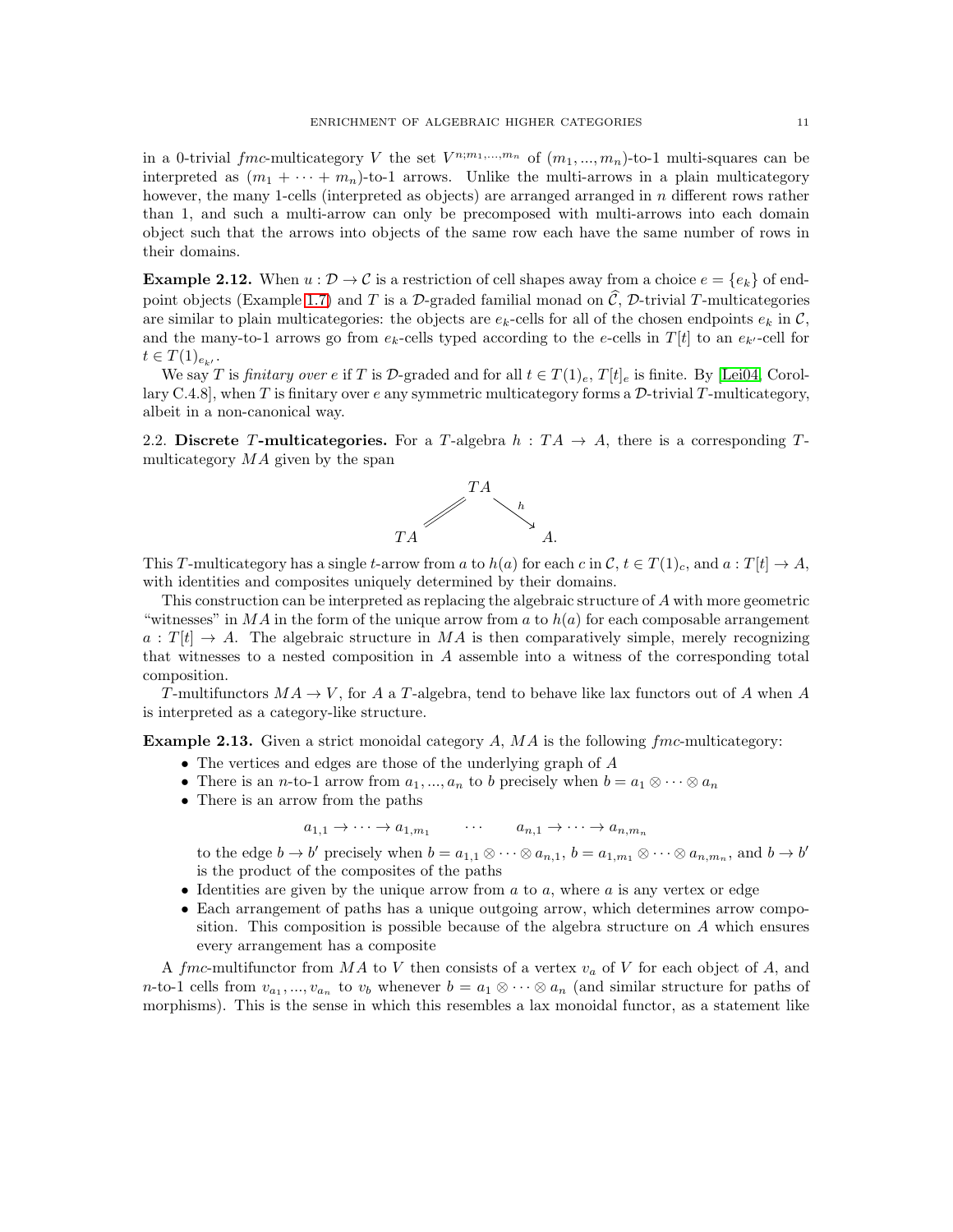" $v_b = v_{a_1} \otimes \cdots \otimes v_{a_n}$ " may not even make sense in V but there can be an arrow from a list of objects to another object. Below we describe conditions on  $V$  such that these statements actually do make sense.

However, fmc-multifunctors  $MA \rightarrow MA'$  precisely correspond to strict monoidal functors  $A \rightarrow A'$ , as the action on arrows ensures that the assignment on objects and morphisms respects composition and products.

Just like the notion of triviality of a  $T$ -multicategory,  $T$ -algebras are characterized among  $T$ multicategories by a uniqueness condition on the arrows of  $V$ .

**Definition 2.14.** For  $u : \mathcal{D} \to \mathcal{C}$  a restriction of cell shapes, a T-multicategory V is  $\mathcal{D}\text{-}discrete$  if for each d in  $\mathcal{D}, t \in T(1)_d$ , and  $a: T[t] \to V_0$ , there is a unique t-arrow with domain a. When V is C-discrete, we say that  $V$  is simply *discrete*.

The name "discrete" corresponds to Leinster's notion of "vertically discrete" fc-multicategories, emphasizing that the forward arrows to  $\mathcal{D}$ -cells in a discrete T-multicategory only encode  $T_{\mathcal{D}}$ -algebra structure (if there is any, unlike  $fc_0 = id$ ), rather than additional data.

**Proposition 2.15.** *V* is *D*-discrete if and only if  $u^*V \cong MA$  for some  $T_D$ -algebra A.

*Proof.* If V is D-discrete,  $u^*V_1$  is isomorphic to  $T_{\mathcal{D}}A$ , and it is easy to see that such a  $T_{\mathcal{D}}$ multicategory is isomorphic to one of the form  $MA$ , where  $A = u^*V_0$  and the codomain map

$$
T_{\mathcal{D}}u^*V_0 \cong u^*V_1 \to u^*V_0
$$

provides the algebra structure. The converse is immediate from the definition.  $\Box$ 

**Example 2.16.** An fmc-multicategory V is therefore discrete if it has the form  $MA$  for A a monoidal category, and  $\mathbf{G}_0$ -discrete (or simply 0-discrete) if there is a monoid structure on its vertices and it has only unique *n*-to-1 arrows from  $a_1, ..., a_n$  to the product  $a_1 \cdots a_n$ .

2.3. Representable T-multicategories. A t-arrow could be interpreted as a witness to the fact that its domain can compose into its codomain, as in the discrete T -multicategories, but in practice they often resemble something more like "the composite of the domain maps into the codomain." We now make this latter interpretation precise by defining the corresponding condition on a Tmulticategory.

We now describe weaker conditions in which each  $a$  can be the domain of many t-arrows, but with one or more still distinguished as witness(es) to composition.

**Definition 2.17.** In a T-multicategory V, for c in  $\mathcal{C}$ ,  $t \in T(1)_c$ , and  $a : T[t] \to V_0$ , a universal t-arrow for a is a t-arrow  $h_a$  with domain a such that every t-arrow with domain a factors uniquely as  $h_a$  composed with an  $\eta(c)$ -arrow with domain  $cod(h_a)$ .

This definition, as well as the following one, should be compared with universal arrows in rep-resentable multicategories as in [\[Her00\]](#page-23-14), which resemble the arrows from  $a_1, ..., a_n$  to  $a_1 \cdots a_n$  in a discrete T-multicategory but in a setting where there may still be additional arrows out of the list  $a_1, \ldots, a_n$ , as in the classical underlying multicategory of a monoidal category.

**Definition 2.18.** For  $u : \mathcal{D} \to \mathcal{C}$  a restriction of cell shapes, a T-multicategory V is  $\mathcal{D}$ -representable if:

- for each d in  $\mathcal{D}, t \in T(1)_d$ , and  $a: T[t] \to V_0$ , a has a universal t-arrow
- universal arrows in  $u^*V$  are closed under composition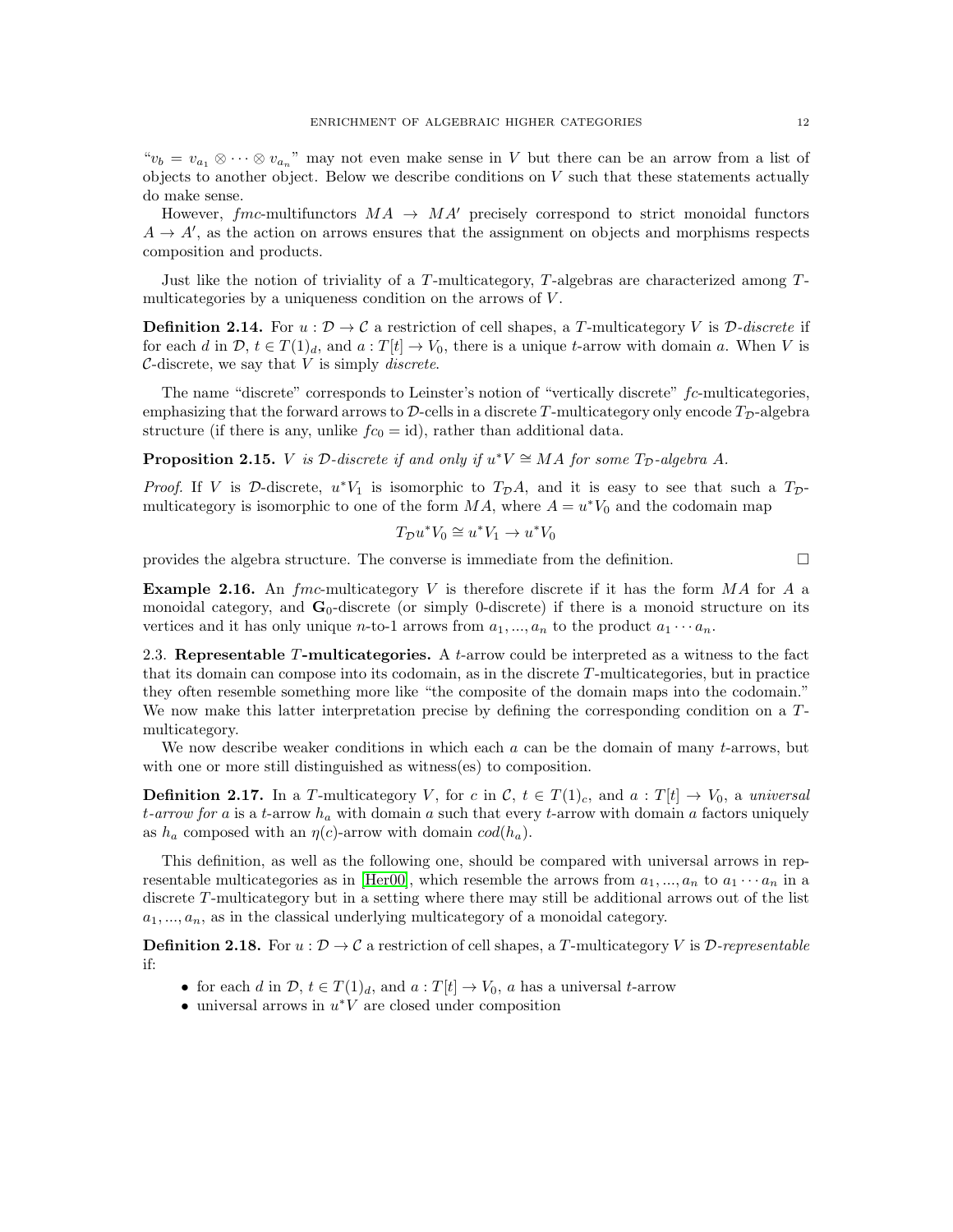V is furthermore *uniformly D-representable* if each such a is equipped with a choice of universal t-arrow  $h_a$ , closed under identities and composition. When V is (uniformly) C-representable, we say that  $V$  is simply *(uniformly)* representable.

Note that identity arrows are automatically universal, and more generally universal arrows can be interpreted as a generalization of isomorphisms for  $t$ -arrows in  $V$ . Uniformly representable  $T$ multicategories describe the situation of t-arrows corresponding to maps out of the composite of the domain, while representable T -multicategories provide a weaker version of this picture where an arrangement a can have multiple valid composites, though all must be isomorphic.

<span id="page-12-0"></span>**Proposition 2.19.** A uniformly D-representable T-multicategory V induces a  $T<sub>D</sub>$ -algebra structure on  $u^*V_0$ .

*Proof.* For  $t \in T(1)_d$ ,  $h : T_{\mathcal{D}}u^*V_0 \to u^*V_0$  composes  $a : T[t] \to V_0$  into the codomain of  $h_a$ , and these compositions respect  $\eta$  and  $\mu$  as the universal arrows  $h_a$  are closed under identities and  $\Box$ composition.

<span id="page-12-1"></span>**Example 2.20.** As in [\[Lei99,](#page-23-10) Examples 2.1.1.i and 2.1.1.ii], an  $fc$ -multicategory V is representable when there is a horizontal composition operation on 1-cells and squares making  $V$  into a pseudodouble category, and uniformly representable when it is a strict double category. In the strict case, the choice of universal n-arrows for each string of n adjacent 1-cells determines their composition, while horizontal composition of n squares is induced by composing the codomain 1-cells in this manner and then factoring the resulting  $n$ -to-1 square through the universal  $n$ -arrow out of the domain 1-cells. When  $V$  is merely representable, any choice of universal  $n$ -arrow for each  $n$  adjacent 1-cells suffices to define the composition, which will be associative and unital up to (1-arrow) isomorphism as the universal n-arrows out of a fixed choice of n adjacent 1-cells are unique up to isomorphism.

**Example 2.21.** A uniformly representable *fmc*-multicategory is given by a strict monoidal double category: all of the n-to-1 arrows from  $a_1, ..., a_n$  to b are given by vertical morphisms  $a_1 \otimes \cdots \otimes a_n \to$ b, and all of the arrows from an arrangement of paths to an edge are given by squares from the product of the composites of those paths to an edge.

A representable fmc-multicategory corresponds to a weak monoidal pseudo-double category, where there may be many universal arrows out of a list of vertices  $a_1, ..., a_n$  but all are canonically isomorphic, with similar behavior for composites and products of edges.

<span id="page-12-3"></span>**Example 2.22.** The double multicategories of [\[CGR14,](#page-23-13) Definition 3.10] don't fit neatly into these properties of a fmc-multicategory, because they are those which are "uniformly representable in the category direction but not representable in the monoidal direction." In other words, they admit horizontal composition of 1-cells and multi-squares, but the multicategories of 0-cells and  $n$ -arrows, and of 1-cells and  $(n; 1, \ldots, 1)$ -arrows do not arise from monoidal categories.

However, double multicategories are precisely the uniformly representable  $fm$ -multicategories for fm the free plain multicategory monad on graphs with many-to-1 arrows. As double multicategories are defined as categories internal to plain multicategories, this is a straightforward example of the following characterization of (uniformly) representable T-multicategories.

<span id="page-12-2"></span>**Proposition 2.23.** Uniformly representable T-multicategories are equivalent to categories internal to T -algebras.

This claim is analogous to the same result equating representable plain multicategories and monoidal categories in [\[Her00,](#page-23-14) Section 9]. The proof is entirely analogous, but we sketch the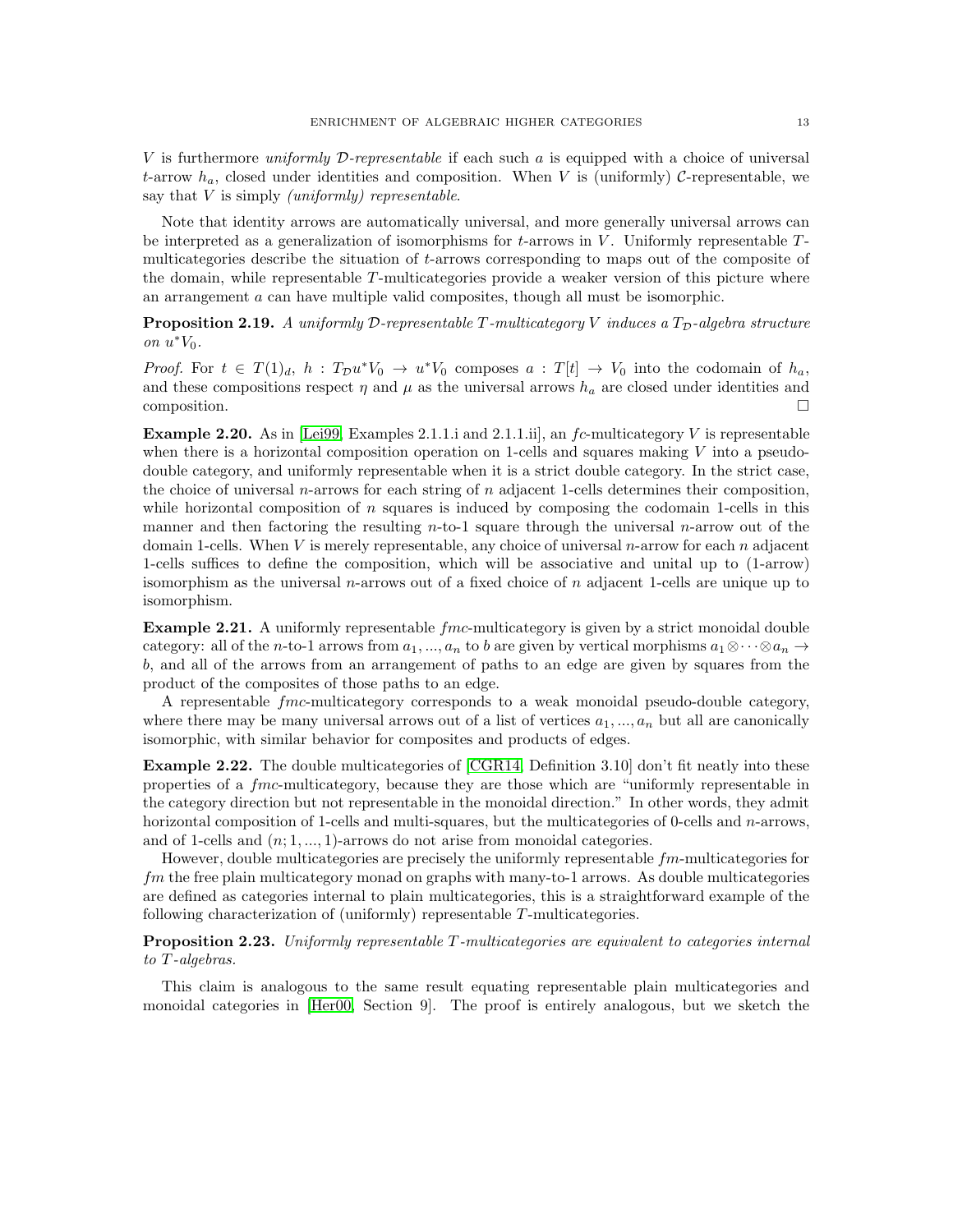correspondence below. The relationship between  $T$ -multicategories and categories internal to  $T$ algebras (also called "T -structured categories") is discussed further in [\[Lei04,](#page-23-9) Section 6.6].

*Proof.* Given a T-structured category  $(C_0, C_1)$ , we can define its underlying uniformly representable T -multicategory as follows:

- its c-cells are the same as  $C_0$
- for  $t \in T(1)_c$ , its t-arrows from  $a: T[t] \to C_0$  to  $b \in (C_0)_c$  are the c-cells in  $C_1$  with source the composite of  $a$  and target  $b$
- identities and composites derive directly from the category structure on  $(C_0, C_1)$ ; as a compatible arrangement of arrows corresponds to a  $c$ -cell in  $C_1$  from the composite of  $a: T[\mu(t, f)] \to C_0$  to the composite of  $b: T[t] \to C_0$ , which can be composed in the categorical (forward) direction with a t-arrow from the composite of  $b$  to another c-cell
- the distinguished universal arrows are the t-arrows given by the identities in  $C_1$  on the composite of  $T[t] \to C_0$ , which are closed under T-multicategory composition as identities are closed under composition in an internal category

Conversely, given a uniformly representable  $T$ -multicategory  $V$ , we define its corresponding  $T$ structured category  $(C_0, C_1)$  by:

- $C_0$  is precisely  $V_0$ , consisting of the c-cells of V, which forms a T-algebra by Proposition [2.19](#page-12-0)
- $C_1$  has c-cells given by the  $\eta(c)$ -arrows in V, with source and target c-cells in  $C_0$  defined as the source and target of the arrow in V
- the T-algebra structure on  $C_1$  is defined as in Example [2.20,](#page-12-1) where  $a: T[t] \rightarrow C_1$  is composed by first composing its target  $t(a) : T[t] \to C_1 \to C_0$ , where the distinguished universal arrow witnessing that composition composes with  $a$  in  $V$  into a  $t$ -arrow from  $a$  to  $t(a)$ <sup>[4](#page-13-0)</sup>. This t-arrow then factors through the universal arrow out of  $s(a)$  via an  $\eta(c)$ -arrow which we regard as the composite of a
- $\bullet$  identities are given by identity arrows in V
- $\bullet$  composition is given by composition in V

 $\Box$ 

Representable T-multicategories are equivalent to a weaker analogue of T-structured categories. This requires redefining the latter as algebras for a monad analogous to T on the 2-category of Cat-valued presheaves on  $\mathcal{C}$ . T-structured categories are the strict algebras for this 2-monad, while pseudo-algebras provide a notion of weak T -structured categories (as discussed in [\[Lei04,](#page-23-9) Section 6.6) which are equivalent to representable T-multicategories. When T is the free monoid monad, this recovers the equivalence of monoidal categories and representable multicategories of [\[Her00,](#page-23-14) Section 9].

Example 2.24. A uniformly representable  $fdc$ -multicategory is by Proposition [2.23](#page-12-2) a strict triple category, and a representable fdc-multicategory is a triple category which is weak in the horizontal and vertical directions, though strict in the forward direction.

**Definition 2.25.** For  $\mathcal{E} \to \mathcal{D}$  a further restriction of cell shapes, a T-multifunctor between Drepresentable T-multicategories is  $\mathcal{E}\text{-strong}$  if it preserves universal arrows when restricted to  $\mathcal{E}$ , and a T-multifunctor between uniformly  $\mathcal{D}$ -representable T-multicategories is  $\mathcal{E}$ -strict if it preserves the

<span id="page-13-0"></span><sup>&</sup>lt;sup>4</sup>The notation  $t(a)$  means the target of a; not to be confused with the operation  $t \in T(1)<sub>c</sub>$ . We do not believe this unfortunate overload of notation occurs anywhere else in this paper.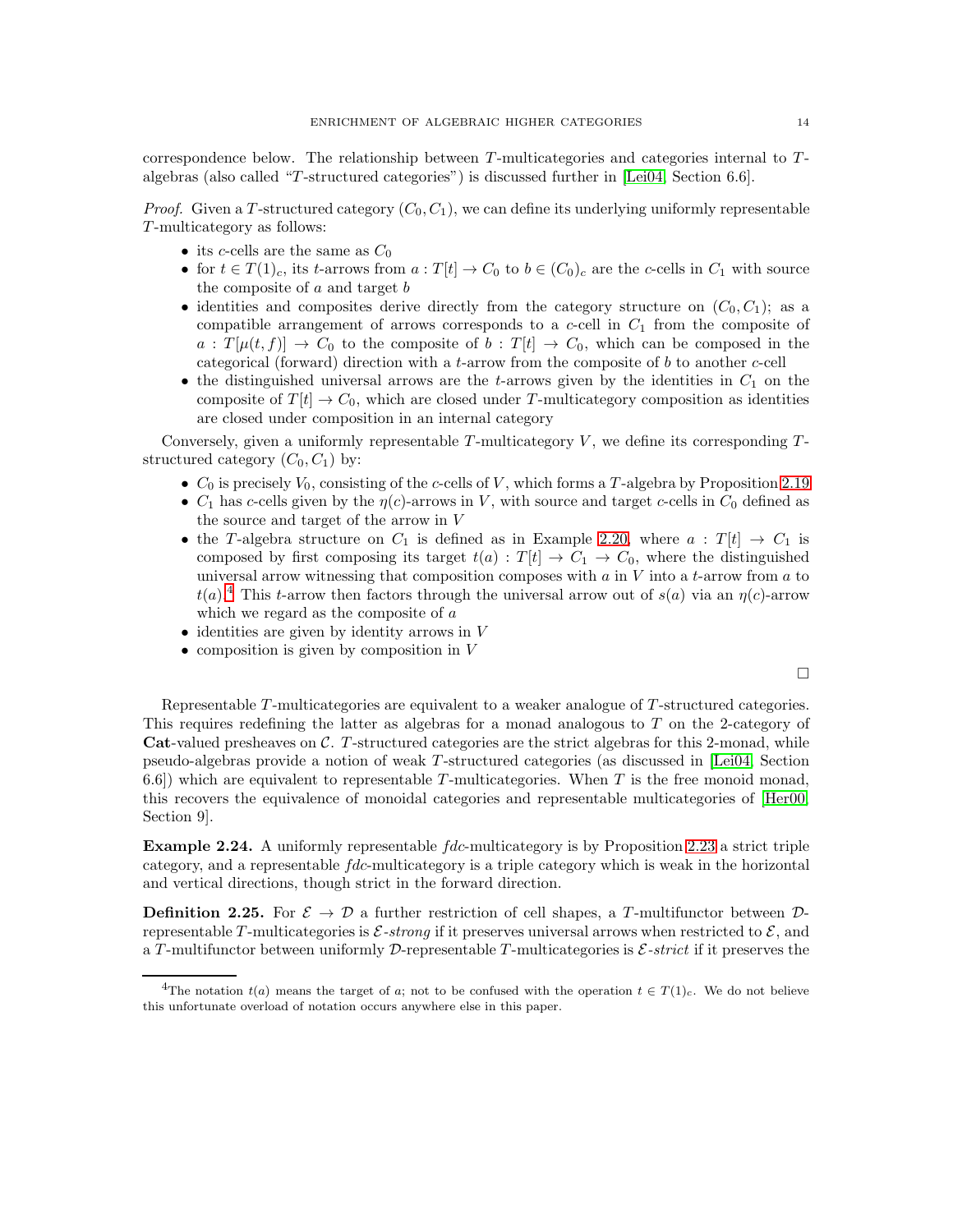distinguished universal t-arrows  $h_a$  when restricted to  $\mathcal{E}$ . We say such a T-multifunctor is simply strong (resp. strict) when it is  $\mathcal{D}\text{-strong}$  (resp.  $\mathcal{D}\text{-strict}$ ).

**Example 2.26.** For  $V, V'$  weak monoidal pseudo-double categories, general  $f$ mc-multifunctors  $V \rightarrow V'$  correspond to lax monoidal lax double functors, while strong  $fmc$ -multifunctors correspond to strong monoidal pseudo-double functors. When  $V, V'$  are strict (in both senses), strict fmcmultifunctors correspond to strict monoidal double functors.

Meanwhile, 0-strong (resp. 0-strict)  $\emph{fmc-multifunctors}$  look like lax monoidal lax double functors which are strong (resp. strict) monoidal on objects.

2.4. Triviality plus representability as extra structure. The ultimate specialization of  $fc$ multicategories from [\[Lei99,](#page-23-10) Table 2.1] is the combination of "vertically trivial" and "(uniformly) representable," which recovers (strict) monoidal categories and, ultimately, the classical definition of enriched categories. The combination of these two conditions generally produces lower-dimensional data (by D-triviality) with extra algebraic structure (from representability) that often recovers bases of enrichment already present in the literature.

Example 2.27. Completing the table in [\[Lei99,](#page-23-10) Table 2.1], a (uniformly) representable 0-trivial  $fc$ -multicategory is a (strict) monoidal category, and a (uniformly) representable 0-discrete  $fc$ multicategory is a bicategory (2-category).

**Example 2.28.** A 0-trivial (uniformly) representable  $\emph{fmc-multicategory}$  is a category with two compatible (strict) monoidal structures, which by a standard Eckmann-Hilton type argument is the same as a braided (strict symmetric) monoidal category. A 0-discrete representable fmcmulticategory is analogously to a monoidal bicategory which is strict monoidal on objects, and a uniformly representable 0-discrete fmc-multicategory corresponds to a strict monoidal 2-category.

**Example 2.29.** When  $u : \mathcal{D} \to \mathcal{C}$  is a restriction of cell shapes away from a choice e of endpoint objects (Example [1.7\)](#page-5-1) and T is a D-graded familial monad on  $\hat{C}$ , D-trivial (uniformly) representable T-multicategories are equivalent to a (strict)  $(T, e)$ -structured category in the sense of [\[Sha22,](#page-23-7) Section 8.1. Again using [\[Lei04,](#page-23-9) Corollary C.4.8], when T is finitary over  $e$  this includes (albeit non-canonically) any symmetric monoidal category.

**Example 2.30.** An example of a restriction of cell shapes away from an endpoint object is  $G_1 \vee G_1$ inside  $\mathbf{G}_1 \times \mathbf{G}_1$ , and a  $(\mathbf{G}_1 \vee \mathbf{G}_1)$ -trivial representable fdc-multicategory is a weak triple category with a unique object, vertical morphism, horizontal morphism, forward morphism, vertical-forward square, and horizontal-forward square. What remains are the vertical-horizontal squares and the cubes, which form the objects and morphisms of a category. This category has two weak monoidal structures given by horizontal and vertical composition which have isomorphic units and satisfy the interchange law, so by an Eckmann-Hilton type argument the two monoidal structures agree up to isomorphism and the resulting monoidal category is braided. Similarly a  $(G_1 \vee G_1)$ -trivial, uniformly representable fdc-multicategory is a category with two strict mooidal structures satisfying interchange, resulting in a strict symmetric monoidal category.

Example 2.31. If we relax the definition of representability so that universal arrows need not be closed under composition, we see that a duoidal category M (strict/weak) also provides a  $(G_1 \vee G_1)$ trivial (uniformly/not uniformly) representable fdc-multicategory: the squares are the objects of M, a composite of universal arrows goes from an  $n \times m$  grid of objects in M to any possible duoidal composite of that grid, and an  $(n, m)$ -arrow is then any composite of universal arrows followed by a morphism in M. Horizontal composition and identities are given by  $(\star, J)$  and vertical composition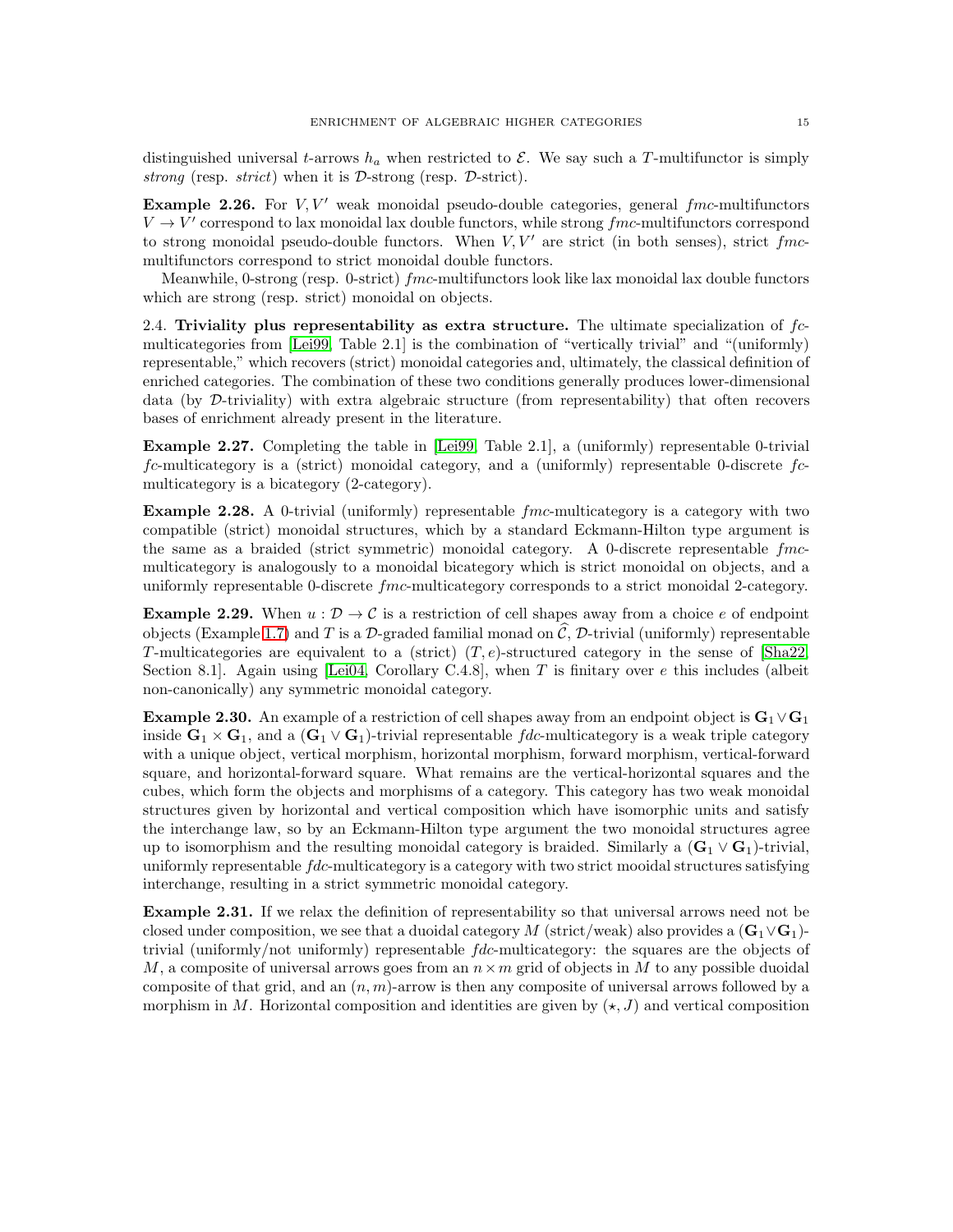and identities by  $(\diamond, I)$ . Every grid has a universal arrow to the vertical composite of its horizontal composites, and these are closed under vertical composition but not horizontal composition.

<span id="page-15-1"></span>**Example 2.32.** A ( $\mathbf{G}_1 \times 0$ )-trivial (or vertically trivial) representable fdc-multicategory V is a weak triple category with just one object, one vertical morphism, one forward morphism, and one vertical-forward square. This is precisely the data of a double category whose objects are the horizontal morphisms of  $V$ , vertical morphisms are the vertical-horizontal squares, forward morphisms are the horizontal-forward squares in  $V$ , and squares are the cubes in  $V$ . Furthermore, horizontal composition in V makes this a monoidal double category.

## 3. Enrichment

<span id="page-15-0"></span>Throughout this section,  $u : \mathcal{D} \to \mathcal{C}$  will denote a restriction of cell shapes, T a  $\mathcal{D}$ -graded familial monad on  $\hat{\mathcal{C}}$ , and V will denote a T-multicategory. We will also sometimes consider a further restriction of cell shapes  $v : \mathcal{E} \to \mathcal{D}$ 

<span id="page-15-2"></span>**Definition 3.1.** A  $(V, \mathcal{D})$ -enriched T-algebra consists of a  $T_{\mathcal{D}}$ -algebra A and a T-multifunctor  $\text{Hom}: M u_* A \to V.$ 

Unpacking this, an enriched  $T$ -algebra with the cell shapes of  $D$  regarded as lower-dimensional consists of:

- a  $T_{\mathcal{D}}$ -algebra A
- for each d-cell in A, a d-cell in V with an arrow in V from ay composable arrangement of these cells to their composite. These cells can be considered as "book-keeping," merely recording the types of objects that will describe the higher dimensional cells in the enriched  $T$ -algebra
- for each c in C but not in D, and each possible c-cell position in A (that is, each map  $u^*y(c) \to A$  in  $\hat{\mathcal{D}}$ ), a c-cell in V whose boundary d-cells agree under **Hom** with the corresponding boundary cells in A. These are the "Hom-objects" of the enriched T -algebra, which are closest to the classical setting when the c-cells of  $V$  are similar to sets with additional structure. The lower dimensional book-keeping for the d-cells in A determines which c-cells are eligible to be a particular Hom-object
- for each  $t \in T(1)_c$  and  $a: u^*T[t] \to A$  which composes on its boundary into  $b: u^*y(c) \to A$ , a "composition map" t-arrow in V from  $\text{Hom}(a): M u_* u^* T[t] \to M u_* A \to V$  to  $\text{Hom}(b)$ . This map from the many Hom-objects (c-cells) in V making up  $\text{Hom}(a)$  to the single Homobject  $\text{Hom}(b)$  is analogous to the map from  $\text{Hom}(x, y) \otimes \text{Hom}(y, z)$  to  $\text{Hom}(x, z)$  in a classical enriched category.

**Definition 3.2.** A map of  $(V, \mathcal{D})$ -enriched T-algebras from  $(A, \text{Hom})$  to  $(A', H')$  is a map of  $T_{\mathcal{D}}$ -algebras  $A \to A'$  along with a transformation of T-multifunctors as below:



<span id="page-15-3"></span>**Example 3.3.** A category ( $fc$ -algebra) enriched in an  $fc$ -multicategory V is precisely as described in [\[Lei99,](#page-23-10) Section 2.2]. It consists of:

- a set  $(f_{c_0}$ -algebra) A
- vertices  $\text{Hom}(a)$  in V for each element a of A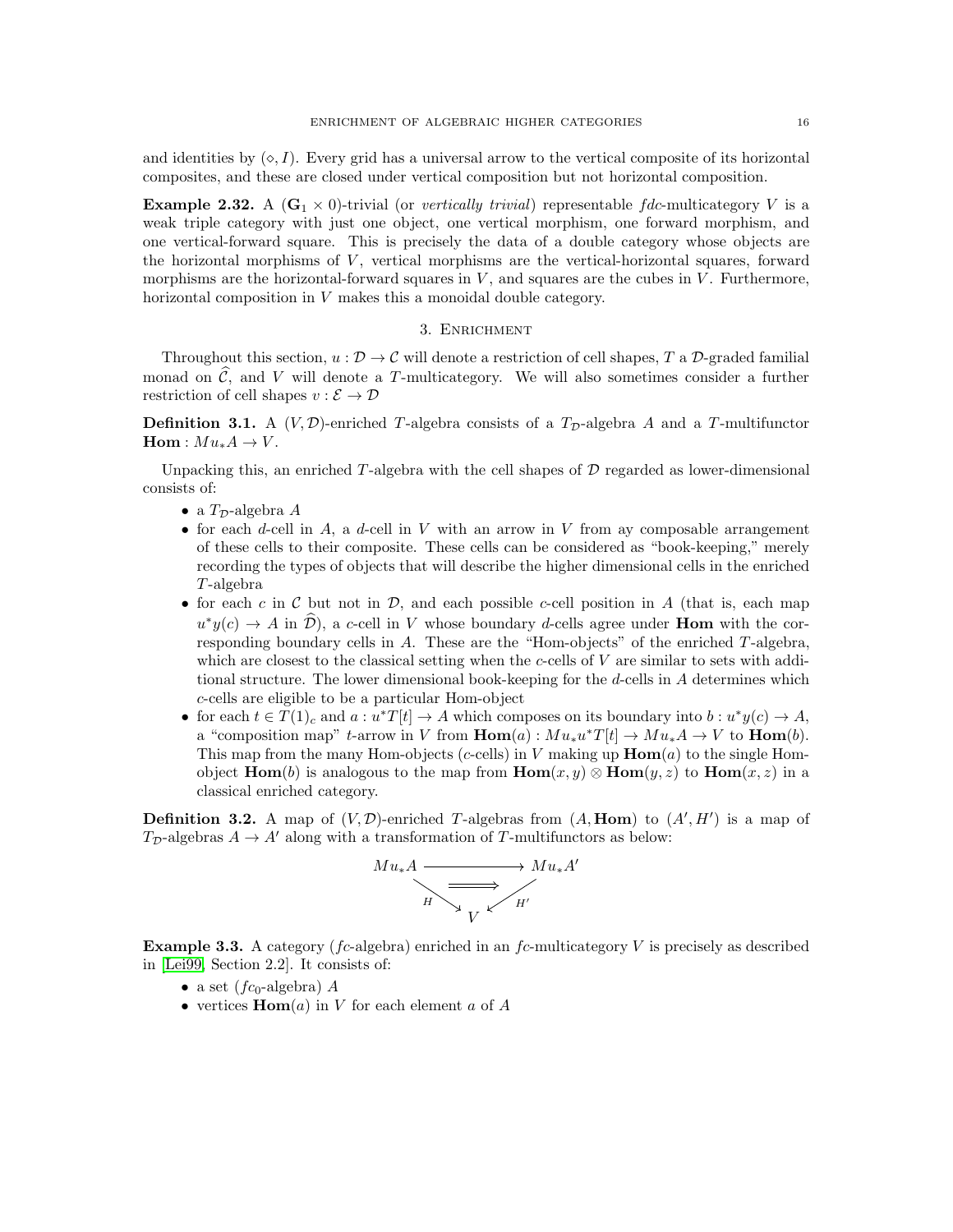- edges  $\text{Hom}(a, b)$  in V from  $\text{Hom}(a)$  to  $\text{Hom}(b)$  for each pair of objects a, b in A
- composition *n*-arrows from  $\text{Hom}(a_0, a_1), ..., \text{Hom}(a_{n-1}, a_n)$  to  $\text{Hom}(a_0, a_n)$  for each  $n \in \mathbb{N}$ and  $a_0, ..., a_n \in A$ , satisfying unit and associativity equations

**Example 3.4.** If D is the empty category  $\varnothing$ ,  $T_{\varnothing}$  is the identity monad on the terminal category  $\hat{\varnothing}$ . For A the unique  $T_{\varnothing}$ -algebra,  $u_*A$  is the terminal T-algebra and  $Mu_*A$  is the terminal Tmulticategory. A  $(V, \varnothing)$ -enriched T-algebra then consists of:

- for each c in C, a c-cell  $\text{Hom}(c)$  in V forming a map  $\text{Hom}_0: \ast \to V_0$  in  $\hat{\mathcal{C}}$
- for each  $t \in T(1)_c$ , a single t-arrow from  $\text{Hom}_{0} \circ : T[t] \to \ast \to V_0$  to  $\text{Hom}(c)$ , natural in c
- such that these arrows are closed under identities and composites

For instance a  $(V, \varnothing)$ -enriched category is then a horizontal monoid in the virtual double category V, meaning a horizontal endomorphism  $m$  equipped with squares from the nth iterated composite of m to m for  $n \geq 0$  closed under composition in V.

**Example 3.5.** When  $u : \mathcal{D} \to \mathcal{C}$  is a restriction of cell shapes away from a choice e of endpoint objects (Example [1.7\)](#page-5-1), T is a D-graded familial monad on  $\hat{\mathcal{C}}$ , and V is D-trivial and representable (that is, a  $(T, e)$ -structured category as in [\[Sha22,](#page-23-7) Section 8.1]), a  $(V, \mathcal{D})$ -enriched T-algebra is the same as a V-enriched T-algebra in the sense of [\[Sha22,](#page-23-7) Section 8.2].

<span id="page-16-0"></span>**Example 3.6.** We call a  $(V, G_0)$ -enriched  $fmc$ -algebra simply a V-enriched monoidal category. It consists of:

- A monoid A
- For each  $a \in A$  a vertex **Hom** $(a)$  in  $V_0$
- For each  $a, a' \in A$ , an edge  $Hom(a, a')$  from  $Hom(a)$  to  $Hom(a')$  in V. This is because an edge in  $u_*A$  is determined by its source and target
- For each  $a_1, ..., a_n \in A$ , an n-to-1 arrow from  $\text{Hom}(a_1), ..., \text{Hom}(a_n)$  to  $\text{Hom}(a_1 \cdots a_n)$  in V. This includes a 0-to-1 arrow to  $\text{Hom}(e)$  for e the unit of A
- For each list of elements  $a_{1,0},...,a_{1,m_1},...,a_{n,0},...,a_{n,m_n} \in A$ , an arrow in V from the arrangement of paths of the form

$$
\operatorname{Hom}(a_{i,0},a_{i,1}),...,\operatorname{Hom}(a_{i,m_i-1},a_{i,m_i})
$$

to the edge

$$
\text{Hom}(a_{1,0}\cdots a_{n,0},a_{1,m_1}\cdots a_{n,m_n}).
$$

• These arrows are closed under identities and composition in V

This definition is rather complicated, but simplifies in the case when V is representable, which is to say a monoidal double category (we will assume it is weak and pseudo- henceforth unless otherwise specified) where we can call the edges "morphisms.". In that case, a V-enriched monoidal category consists of:

- A monoid A
- For each  $a \in A$  an object  $\text{Hom}(a)$  in V
- For each  $a, a' \in A$ , a morphism  $\text{Hom}(a, a')$  in V from  $\text{Hom}(a)$  to  $\text{Hom}(a')$
- A forward arrow  $I \to \text{Hom}(e)$  for e the unit of A and I the unit of V
- For each  $a_1, a_2 \in A$ , a forward arrow  $\text{Hom}(a_1) \otimes \text{Hom}(a_2) \to \text{Hom}(a_1 a_2)$  in V
- These forward arrows satisfy the unit and associativity equations of a lax monoidal functor from the discrete monoidal category  $A$  to the forward monoidal category of  $V$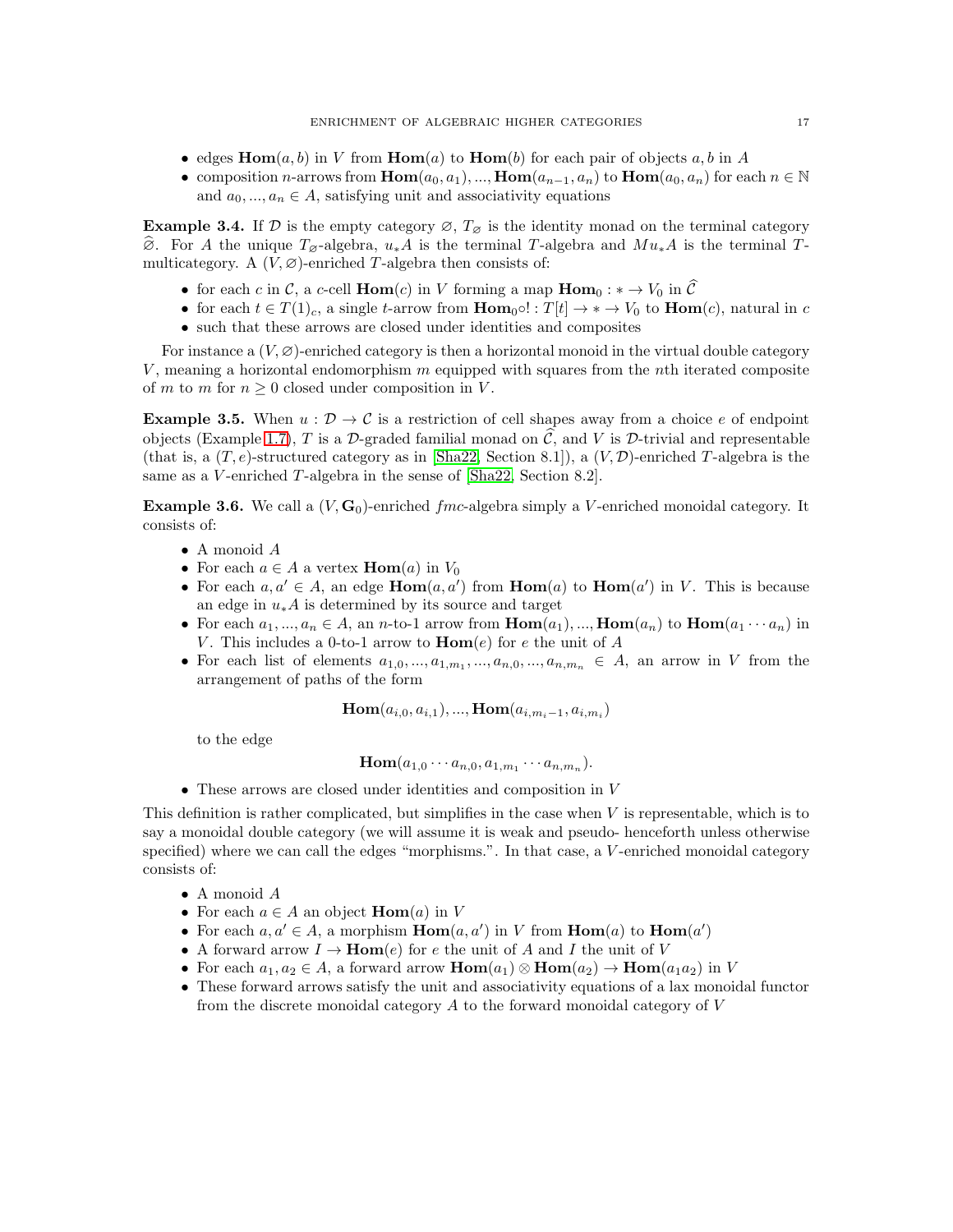• For each  $a_1, a_2, a'_1, a'_2 \in A$ , a square

$$
\text{Hom}(a_1) \otimes \text{Hom}(a_2) \xrightarrow{\text{Hom}(a_1, a'_1) \otimes \text{Hom}(a_2, a'_2)} \text{Hom}(a'_1) \otimes \text{Hom}(a'_2)
$$
\n
$$
\downarrow \qquad \qquad \downarrow \qquad \qquad \downarrow
$$
\n
$$
\text{Hom}(a_1 a_2) \xrightarrow{\text{Hom}(a_1 a_2, a'_1 a'_2)} \text{Hom}(a'_1 a'_2)
$$

• For each  $a, a', a'' \in A$ , a square

$$
\text{Hom}(a) \xrightarrow{\text{Hom}(a,a')} \text{Hom}(a') \xrightarrow{\text{Hom}(a',a'')} \text{Hom}(a'')
$$
\n
$$
\parallel \qquad \qquad \parallel \qquad \qquad \parallel
$$
\n
$$
\text{Hom}(a) \xrightarrow{\text{Hom}(a,a'')} \text{Hom}(a'')
$$

• These squares satisfy unit and associativity equations with respect to both products and compositions, as well as an interchange equation

This data can be summarized as a monoid A and a lax monoidal lax double functor from the monoidal category<sup>[5](#page-17-0)</sup>  $u_*A$  to V.

The book-keeping in  $V$  for the lower dimensional cells has thus far only assumed a t-arrow in  $V$ from  $\text{Hom}(a)$  to  $\text{Hom}(b)$  for  $t \in T(1)_d$ ,  $a : T[t] \to A$ , and  $b \in A_d$ , meaning a lax monoidal functor to  $V$  in the previous example. But when  $V$  is representable or uniformly representable, we can impose universality conditions on these arrows that correspond to the book-keeping part of Hom weakly or strictly preserving T -algebra structure (so replacing this lax monoidality with strong or strict monoidality).

**Definition 3.7.** When V is (uniformly)  $\mathcal{E}$ -representable, a  $(V, \mathcal{D})$ -enriched T-algebra  $(A, \text{Hom})$  is E-strong (resp. E-strict) if Hom is E-strong (resp. E-strict). We say (A, Hom) is simply strong (resp.  $strict)$  when it is  $D\text{-strong}$  (resp.  $D\text{-strict}$ ).

**Example 3.8.** A V-enriched monoidal category  $(A, \text{Hom})$ , where V is a monoidal double category, is 0-strong when the vertical morphisms  $\text{Hom}(a_1) \otimes \text{Hom}(a_2) \rightarrow \text{Hom}(a_1a_2)$  are isomorphisms. When V is strict monoidal,  $(A, \text{Hom})$  is 0-strict when these are in fact identities.

This may seem unusual from the perspective of lax double functors (it is uncommon to consider functors which are strong monoidal on objects but lax monoidal on morphisms), but from an enrichment point of view it is fairly natural, as it is reasonable to expect the monoid  $A$  of objects in an enriched monoidal category to maintain its form in  $V$ . In other words, the emphasis in enrichment is on modeling only the higher dimensional cells in V using the  $\text{Hom}(a, a')$ 's, so it is expected that there would be a non-invertible map

$$
\operatorname{Hom}(a_1,a'_1)\otimes \operatorname{Hom}(a_2,a'_2)\to \operatorname{Hom}(a_1a_2,a'_1a'_2),
$$

describing how morphisms are tensored together. The objects  $\mathbf{Hom}(a)$  do not carry the same interpretation as collections of cells, instead serving more of a book-keeping role. They merely allow the  $\text{Hom}(a, a')$ 's to live in different categories when desireable, so there is no intuitive reason to expect that the maps  $\text{Hom}(a_1) \otimes \text{Hom}(a_2) \to \text{Hom}(a_1 a_2)$  should not be isomorphisms or even identities.

<span id="page-17-0"></span><sup>&</sup>lt;sup>5</sup>Here  $u_*A$  is regarded as a double category with only identity forward morphisms and squares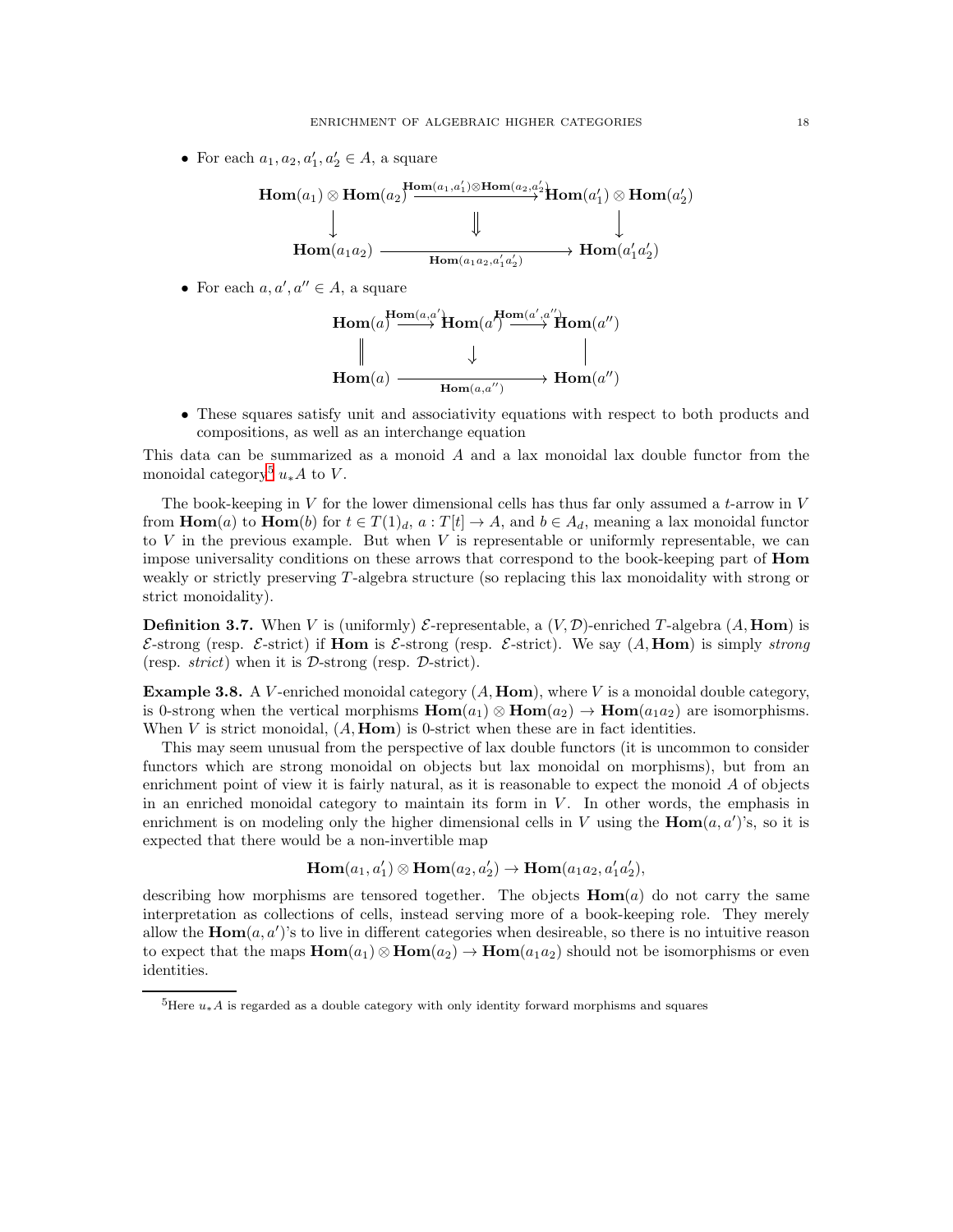**Example 3.9.** When M is a duoidal category regarded as a representable  $(G_1 \vee G_1)$ -trivial fdcmulticategory, an  $(M, \mathbf{G}_1 \vee \mathbf{G}_1)$ -enriched double category agrees with the definition of  $++$ -enriched double category in  $[A\text{g}u]$ , which amounts to a pair  $A$  of 1-categories with the same objects, for each square boundary  $\alpha$  in A an object  $\text{Hom}(\alpha)$  in M, and morphisms in M corresponding to identities and composition:

- when  $\alpha$  has identities as its horizontal arrows, a morphism  $J \to \text{Hom}(\alpha)$  in M
- when  $\alpha$  has identities as its vertical arrows, a morphism  $I \to \text{Hom}(\alpha)$  in M
- when  $\alpha, \alpha'$  are horizontally adjacent with composite square boundary  $\alpha''$ , a morphism  $\text{Hom}(\alpha) \star \text{Hom}(\alpha') \to \text{Hom}(\alpha'')$
- when  $\alpha, \alpha'$  are vertically adjacent with composite square boundary  $\alpha''$ , a morphism  $\text{Hom}(\alpha)$  $\text{Hom}(\alpha') \to \text{Hom}(\alpha'')$

These morphisms must satisfy unit, associativity, and interchange laws analogous to those in a double category, including a unit interchange equation which says that when  $\alpha$  has identities as both its horizontal and vertical arrows,  $I \to J \to \text{Hom}(\alpha)$  agrees with  $I \to \text{Hom}(\alpha)$ .

A double category enriched in a representable  $fdc$ -multicategory  $V$ , namely a weak triple category, consists of forward-lax functors from the horizontal/vertical categories of a shared-object pair of categories  $A$  to the horizontal/vertical categories of  $V$ , along with horizontal-vertical squares for each square boundary in  $A$  and composition cubes. It is strong when these are pseudo-functors, and when  $V$  is uniformly representable (a strict triple category) the enriched double category is strict when these are ordinary functors.

<span id="page-18-0"></span>**Example 3.10.** For V a virtual triple category,  $u : G_1 \times 0 \to G_1 \times G_1$ , and A a category, a virtual triple functor  $Mu_*A \to V$  amounts to suitable choices of objects and vertical arrows for those in A with forward-vertical squares witnessing each composition in A, a horizontal arrow for each pair of objects in  $A$ , a square for each pair of arrows in  $A$ , and squares/cubes in the forward direction of V for each composition map in this vertically V -enriched double category.

When V is representable and vertically trivial, hence a monoidal double category (Example [2.32\)](#page-15-1), a vertically V -enriched double category amounts to

- a category  $A$
- for each pair of objects a, b in A, an object  $\text{Hom}(a, b)$  of V
- for each pair of morphisms  $f: a \to b$ ,  $f': a' \to b'$  in A, a vertical arrow  $\text{Hom}(f, f')$  of V from  $\text{Hom}(a, b)$  to  $\text{Hom}(a', b')$
- for each object a in A, a forward arrow  $I \to \text{Hom}(a, a)$
- for each triple of objects  $a, b, c$  in A, a forward arrow  $\text{Hom}(a, b) \otimes \text{Hom}(b, c) \to \text{Hom}(a, c)$
- for each morphism f in A, a square from  $id<sub>I</sub>$  to  $\text{Hom}(f, f)$
- for each triple of morphisms  $f, f', f''$  in A, a square from  $\text{Hom}(f, f') \otimes \text{Hom}(f', f'')$  to  $\text{Hom}(f, f'')$
- for each object a in A, a forward-globular square from  $id_{\text{Hom}(a,a)}$  to  $\text{Hom}(id_a, id_a)$
- for  $a \xrightarrow{f} b \xrightarrow{g} c$  and  $a' \xrightarrow{f'} b' \xrightarrow{g'} c'$  in A, a forward-globular square from  $\text{Hom}(g, g')$  $\text{Hom}(f, f')$  to  $\text{Hom}(g \circ f, g' \circ f')$
- these composition maps satisfy unit, associativity, and interchange equations and commute with sources and targets in A

This definition is in fact equivalent to the following:

- a category  $A$
- a category enriched in the forward monoidal category of V with the same objects as  $A$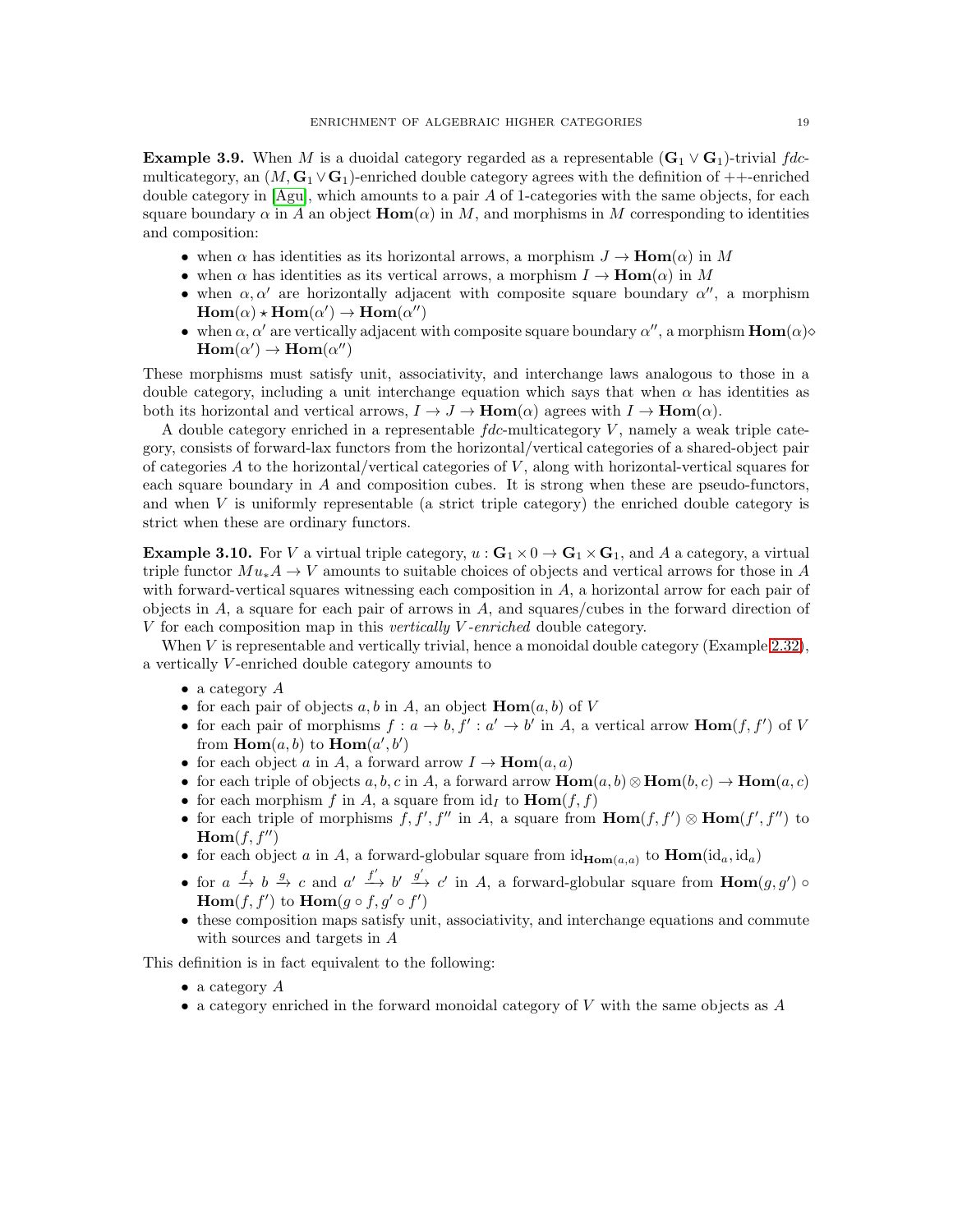- a category enriched in the monoidal category of vertical arrows and squares in V whose objects are the morphisms of A
- these enriched categories respect sources and targets, and laxly respect identities and composites in A

This definition is very nearly saying that "a category internal to categories enriched in a category internal to monoidal categories is the same as a category internal to enriched categories." A statement like this could perhaps be made more formal given a suitable definition of morphism between enriched categories with varying enrichment bases, but we do not pursue this further.

# APPENDIX A. ENRICHED T-MULTICATEGORIES

<span id="page-19-0"></span>We describe how for T a familial monad on  $\hat{C}$ , T-multicategories are algebras for a familial monad  $T^+$  on  $\mathcal{C}^+$ . The monad  $T^+$  was defined by Leinster for any cartesian monad T in [\[Lei99,](#page-23-10) Appendix A, Theorem 1.2.1], and shown to be familial whenever T is in [\[Lei04,](#page-23-9) Proposition 6.5.5]. Here we give unwinded descriptions of the category  $C^+$  and the familial representation of  $T^+$  for familial T.

There is always a restriction of cell shapes  $C \to C^+$ , and we show that enriching T-multicategories with respect to this restriction recovers Leinster's definition of enrichment for T-multicategories.

# A.1.  $C^+$  and T-graphs.

**Definition A.1.** For T a familial monad on  $\hat{\mathcal{C}}$ ,  $\mathcal{C}^+$  is the category containing:

- a copy of  $\mathcal{C}$ , whose objects represent "c-cells"
- a disjoint copy of  $\int T(1)$ , whose objects represent "t-arrows." When  $t \in T(1)_c$ , for each face of the cell shape c (given by a morphism  $i : c' \to c$  in C) there is a corresponding face  $i_t : t_i \to t$ , where  $t_i = T(1)_i t \in T(1)_{c'}$
- for each  $t \in T(1)_c$ , a "target" face map  $\tau_t : c \to t$  in  $C^+$
- for each t in  $T(1)$  and  $x \in T[t]_d$ , a "source" face map  $\sigma_x : d \to t$  in  $C^+$

subject to the equations:

- $\tau_t \circ i = i_t \circ \tau_{t_i} : c' \to t$  for each  $i : c' \to c$  in  $\mathcal{C}$  and  $t \in T(1)_c$
- $\sigma_x \circ j = \sigma_{x_j} : d' \to t$  for each  $t \in T(1)_c$ ,  $j : d' \to d$  in  $\mathcal{C}$ , and  $x \in T[t]_d$
- $i_t \circ \sigma_x = \sigma_{T[i_t]x} : d \to t$  for each  $i : c' \to c, t \in T(1)_c$ , and  $x \in T[t_i]_d$

There is a canonical restriction of cell shapes  $u : C \to C^+$ , as there are no morphisms in  $C^+$  from the objects in  $\int T(1)$  to those of  $\mathcal{C}$ .

Remark A.2. A more concise definition of  $C^+$  which differs from that of Leinster in [\[Lei04,](#page-23-9) Proposition 6.5.5] is given by the "Grothendieck Construction" for functors  $\mathbf{G}_1 \to \mathbf{Prof}$ , the category of profunctors. Any functor  $2 \rightarrow$  **Prof** has a corresponding collage category over 2, and so a pair of parallel profunctors yields a category over  $G_1$ . In this case, consider the "polynomial" or "bridge diagram" representation of T first described in [\[Web07,](#page-23-15) Remark 2.12] and further discussed sur-rounding [\[Sha21,](#page-23-12) Definition B.4]. Each familial monad T determines a functor  $\int T(1) \rightarrow C$  and a span  $\mathcal{C} \leftarrow \oint T[-] \rightarrow \int T(1)$ , both of which induce profunctors from  $\mathcal{C}$  to  $\int T(1)$ . The Grothendieck Construction of this pair yields  $C^+$ , and the resulting functor  $C^+ \to \mathbf{G}_1$  sends all of C to 0, all of  $\int T(1)$  to 1, the target maps to  $t: 0 \to 1$ , and the source maps to  $s: 0 \to 1$ .

**Example A.3.** When  $C = \mathbb{1}$  and  $T = id_{\mathbf{Set}}, C^+$  is  $\mathbf{G}_1$ , as the identity monad on sets is represented by a single operation with the singleton set as its arity, hence the unique source morphism from 0 to 1 in  $G_1$ .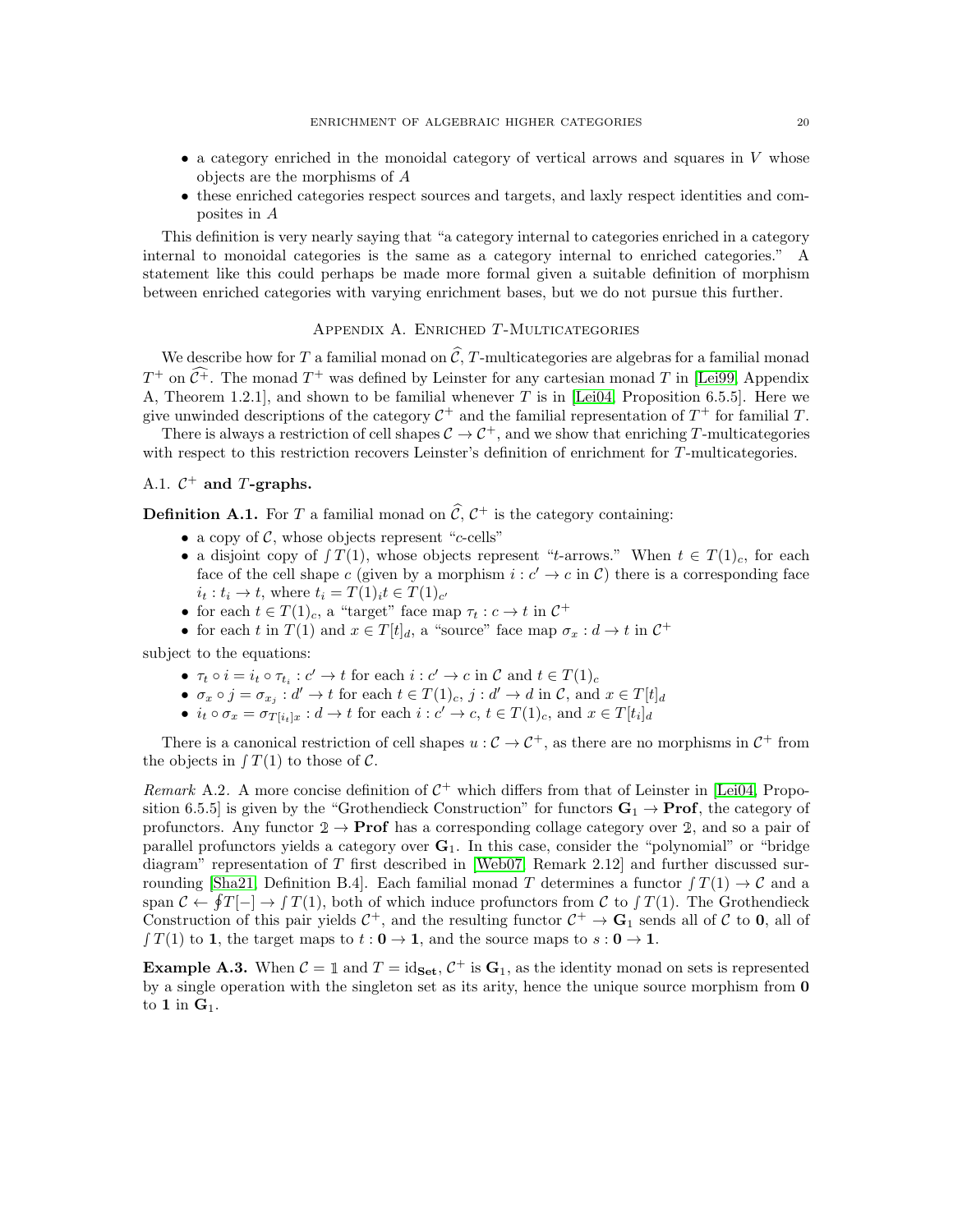**Example A.4.** When  $C = \mathbb{1}$  and  $T = list$ , the free monoid monad,  $C^+$  consists of a vertex 0 as well as n-to-1 arrows for all  $n \in \mathbb{N}$ , each with n source maps from 0 and one target map from 0. Presheaves on this category are many-to-one graphs, which underly plain multicategories.

<span id="page-20-0"></span>More generally, presheaves in  $\widehat{\mathcal{C}^+}$  admit a description as spans.

**Definition A.5.** A T-graph is a span in  $\widehat{C}$  of the form



<span id="page-20-3"></span>and a morphism of  $T$ -graphs is a map of spans such that the left leg is in the image of  $T$ .

**Proposition A.6.** The category of T-graphs is equivalent to  $\widehat{C}^+$ .

*Proof.* (Sketch) Given a T-graph as in Definition [A.5,](#page-20-0) we define a presheaf on  $C^+$  as follows:

- the c-cells and their faces are those of  $X$
- the t-arrows for  $t \in T(1)_{c}$  are the c-cells of Y with domain of the form  $T[t] \rightarrow X$  in  $TX_{c}$
- $\bullet$  the arrow faces of a *t*-arrow are given by the corresponding face maps in Y
- $\bullet$  the target face of a *t*-arrow is given by its codomain *c*-cell in the *T*-graph
- the source faces of a t-arrow are given by the d-cells in its domain  $T[t] \rightarrow X$

Conversely, given a presheaf V in  $\widehat{\mathcal{C}^+}$  we define a T-graph as follows:

- let X be the restriction  $u^*V$  along the canonical restriction of cell shapes of  $\mathcal{C}^+$ . In other words,  $X$  contains the  $c$ -cells of  $V$
- let Y be the left Kan extension of the restriction of V to  $\int T(1)$  along the discrete fibration  $\int T(1) \to \mathcal{C}$ . In other words,  $Y_c$  is the disjoint union of t-arrows in V over all  $t \in T(1)_c$ .
- the codomain map is determined by the targets of the t-arrows, and the domain map is determined by their sources, which for a t-arrow is precisely the desired map  $T[t] \rightarrow X$

It is straightforward to check that these constructions are quasi-inverse to each other.  $\Box$ 

<span id="page-20-2"></span>A.2. Free  $T$ -multicategories and enrichment. We now define the "free  $T$ -multicategory" familial monad  $T^+$ , by first describing some notation for the composable operations in a  $T$ -multicategory.

**Definition A.7.** A length n  $(T, c)$ -sequence for  $n \in \mathbb{N}$  and c in C is a sequence  $(t_1, ..., t_n) \in T(1)_c$ equipped with maps  $f_k: T[t_k] \to T(1)$  such that  $t_{k+1} = \mu(t_k, f_k)$  for  $k = 1, ..., n-1$ . We say  $t_n$  is the *outer operation* of the sequence, which we sometimes refer to as a decomposition of  $t_n$ . When  $n = 0$ , we define its outer operation to be  $\eta(c) \in T(1)_c$ .

<span id="page-20-1"></span>These sequences will form the operations in the free T-multicategory monad. We now proceed to define their arities inductively.

**Definition A.8.** The unique length 0  $(T, c)$ -sequence has arity  $y(c)$  in  $\widehat{C}$ <sup>+</sup>. The length 1  $(T, c)$ sequence (t) has arity  $y(t)$  in  $\widehat{C}^+$ , the representable t-arrow. We now proceed inductively on the assumption that the arity of a length  $n(T, c)$ -sequence contains a "source subdiagram" of the form  $u_1T[t_n]$ , which is to say, a copy of  $T[t_n]$  built out of c-cells in  $\widehat{\mathcal{C}}^+$ . Of course this assumption holds in the base case as  $y(t)$  has a copy of  $T[t]$  as its source cells.

Assuming this hypothesis for  $n-1$  and given a length n  $(T, c)$ -sequence  $(t_1, ..., t_n)$ , we can construct the arity  $T^+[t_1, ..., t_{n-1}]$  of its length  $n-1$  subsequence  $(t_1, ..., t_{n-1})$ . We now define the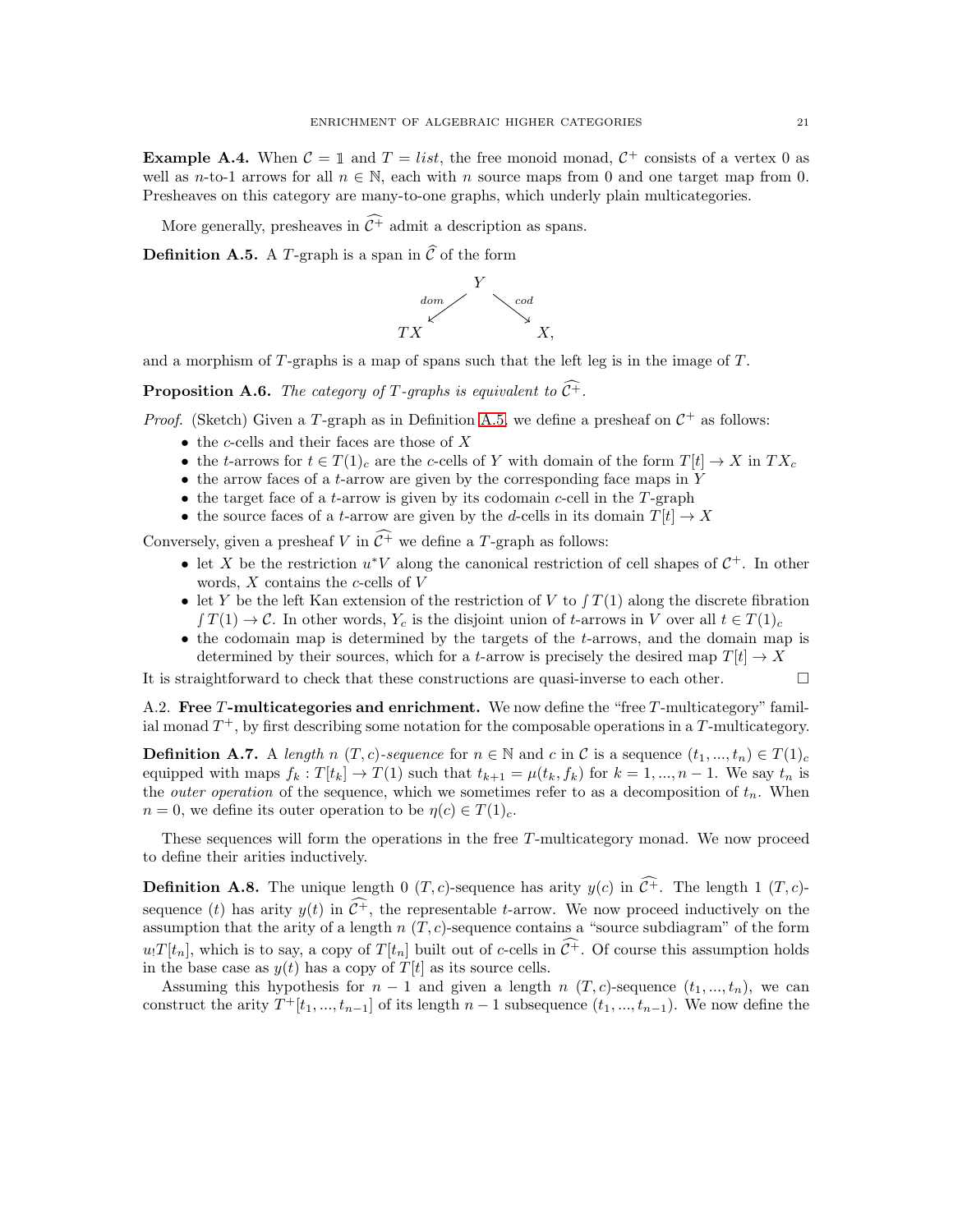arity of  $(t_1, ..., t_n)$  as the pushout under  $u_1T[t_{n-1}]$  of  $T^+[t_1, ..., t_{n-1}]$  along its source subdiagram and

$$
\operatorname{colim}\left(\int T[t_{n-1}] \xrightarrow{f_{n-1}} f T(1) \hookrightarrow C^+ \hookrightarrow \widehat{C^+}\right)
$$

along its target subdiagram

$$
\underset{x \in T[t_{n-1}]_c}{\text{colim}} y(f_{k-1}(x)) \leftarrow \underset{x \in T[t_{n-1}]_c}{\text{colim}} y(c) \cong u_!T[t_{n-1}].
$$

**Example A.9.** An  $fc, 1)$ -sequence of length 2 has as its arity the diagram in depicted below. Longer sequences would have aritities given by similarly shaped towers of  $n$ -to-1 squares with greater height. These are the composable diagrams in an fc-multicategory.



This diagram can be defined as the pushout of the lower square and the upper row of squares along the pair of adjacent edges connecting them, where the upper row of squares is a colimit of the form in Definition [A.8.](#page-20-1) The outer operation of this sequence is  $3 \in fc(1)_1$ , and as such the diagram resembles a decomposition of a 3-to-1 square.

**Definition A.10.** The monad  $T^+$  on  $C^+$  is represented as follows:

- $T^+(1)_c = \{*_c\}$  for all c in C, with  $T^+[*_c] = y(c)$  the representable c-cell in  $C^+$
- $T^+(1)_t$  for  $t \in T(1)_c$  is the set of  $(T, c)$ -sequences of any length with outer operation t. The corresponding arities  $T^+[t_1, ..., t_n = t]$  are as defined in Definition [A.8.](#page-20-1)
- $\bullet$  the unit operations for c-cells are the unique such operations, and for t-arrows are given by the sequences  $(t)$  of length 1 and representable arity
- multiplication is defined by observing that a map  $T^+[t_1, ..., t_n] \to T^+(1)$  in  $\mathcal{C}^+$  amounts to choices of decompositions of each  $t'$ -arrow in  $T^+[t_1, ..., t_n]$  such that all  $t'$ -arrows in the kth row are assigned decompositions of length  $m_k$ . Transposing this assignment results in  $m_k$  maps  $T[t_k] \to T(1)$  in  $\hat{\mathcal{C}}$  which after applying the multiplication  $\mu$  for T form a  $(T, c)$ -sequence of length  $m_k$ . These sequences for  $k = 1, ..., n$  concatenate into a sequence of length  $m_1 + \cdots + m_n$  in  $T^+(1)_{t_n}$ , which defines the multiplication and can be checked to have the the appropriate arity (see discussion following Definition [1.1\)](#page-3-3)

It is straightforward to check that these operations are generated under the unit and multiplication constructions by the sequences of length 0 (which are only in  $T^+(1)_{\eta(c)})$  and length 2, which are precisely the identities and compositions listed in the expanded definition of T-multicategories following Definition [2.1.](#page-7-1) Hence algebras for this monad are T-multicategories, which are defined as T -graphs with the identities and composites indexed by the length 0 and 2 sequences satisfying the same unit and associativity equations determined by the definition of multiplication for  $T^+$ .

**Example A.11.** When  $T = list$ , the free monoid monad on sets,  $T^+$  is the free multicategory monad  $fm$  on many-to-one graphs. Indeed, the trees which make up its operations and arities (see [\[Web07,](#page-23-15) Example 2.14], ignoring the symmetries) are exactly the list-sequences from Definition [A.7,](#page-20-2) where the height of a tree is the length of the corresponding sequence, and each term in the sequence is the number of vertices in each level of the tree (a number regarded as an element of  $list(1) \cong N$ ).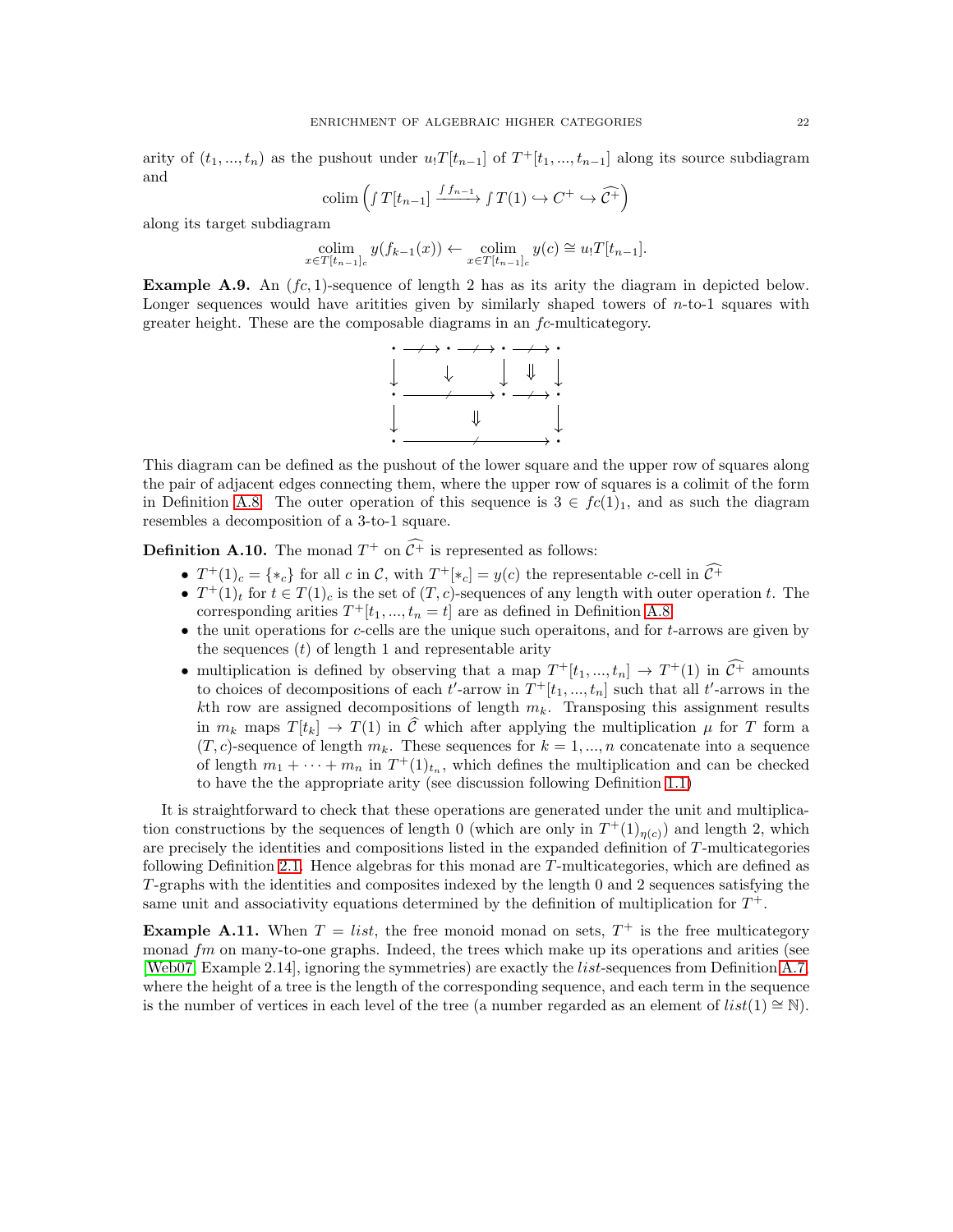The definition of  $T^+$  makes clear that it is C-graded, as the operations for c-cells have representable arities arising from  $\hat{\mathcal{C}}$ . The restricted monad  $(T^+)_\mathcal{C}$  is simply the identity monad on  $\hat{\mathcal{C}}$ , having a single operation for each c in  $\mathcal C$  with representable arity  $y(c)$ .

**Lemma A.12.** For  $u : \mathcal{C} \to \mathcal{C}^+$  the canonical restriction of cell shapes and A in  $\hat{\mathcal{C}}$ ,  $u_*A$  is isomorphic to the  $T$ -multicategory given by the span

$$
TA \xleftarrow{\pi_1} TA \times A \xrightarrow{\pi_2} A.
$$

*Proof.* This follows from the observation that for each  $t \in T(1)_c$ ,  $u^*y(t)$  in  $\hat{C}$  is isomorphic to the disjoint union of the arity  $T[t]$  and the representable  $y(c)$ . Therefore,  $(u_*A)_t = \text{Hom}(T[t], A) \times$  $A_c$ , so as products distribute over disjoint unions and  $TA_c =$  [  $t \in T(1)_c$  $Hom(T[t], A)$ , applying the

construction of a T-graph from  $u_*A$  as in Proposition [A.6](#page-20-3) yields  $TA \times A$  as the apex of the Tgraph, with the domain map given by projection to  $TA$  and the codomain by projection to A as desired.

We can now conclude that for V a  $T^+$ -multicategory, a  $(V, \mathcal{C})$ -enriched  $T^+$ -algebra in the sense of Definition [3.1](#page-15-2) is the same as a V-enriched T-multicategory in the sense of [\[Lei99,](#page-23-10) Definition 1.3.1]. That is,  $Mu_*A$ , for u the canonical restriction of cell shapes  $C \to C^+$ , is the same as M applied to the indiscrete T-multicategory defined in  $[Lei99]$ , so both notions of enriched T-multicategory are defined as a  $T^+$ -multifunctor from  $Mu_*A$  to V.

<span id="page-22-2"></span>**Example A.13.** When  $C = \mathbb{1}$  and  $T = list$ , our definition of enrichment then says that  $(V, \mathbb{1})$ enriched multicategories are the same as Leinster's V-enriched multicategories, for V an  $fm$ -multicategory ([\[Lei99,](#page-23-10) Section 3]). They consist of a set A of objects, an object  $\text{Hom}(a)$  in V for each  $a \in A$ , an n-to-1 edge in V from  $\text{Hom}(a_1), \dots, \text{Hom}(a_n)$  to  $\text{Hom}(b)$  for each  $a_1, \dots, a_n, b \in A$ , and identities and composite arrows in V corresponding to the structure of a plain multicategory.

Multicategories can, like many other structures we have discussed, be enriched in a monoidal double category, by noting that representable  $fm$ -multicategories are double multicategories, namely category objects in the category of multicategories. Restricting those multicategories to representable multicategories, which are in turn monoidal categories, recovers monoidal double categories as a special case of fm-multicategories which are in this sense "doubly representable." Examples of multicategories enriched in a monoidal double category can be found in [\[SS21\]](#page-23-8).

<span id="page-22-1"></span>**Example A.14.** While we defer a detailed description of this to future work, a "*n*-categoryenriched  $T$ -multicategory" is a convenient base of enrichment for when one wants the equations between composition operations in an enriched T -algebra to hold only up to coherent (higher) isomorphism. When, for instance, there is a category (or *n*-category) of fixed-boundary  $t$ -arrows in a T -multicategory rather than a set, it is straightforward to demand that two sides of an equation between such t-arrows are merely isomorphic (or equivalent) rather than equal.

This can be defined for any version of strict, weak, or semi-strict n-categories, though what precisely the  $T^+$ -multicategory of *n*-categories should look like is rather subtle in full generality. In many cases however, the symmetric monoidal category of  $n$ -categories is sufficient to define such a  $T^+$ -multicategory.

### Appendix B. Structures Enrichable in a Monoidal Double Category

<span id="page-22-0"></span>Here we list various monads  $T$  for which  $T$ -algebras are enrichable in a monoidal double category (presumed to be weak in both the monoidal and horizontal directions) and recall for each how monoidal double categories relate to T-multicategories.